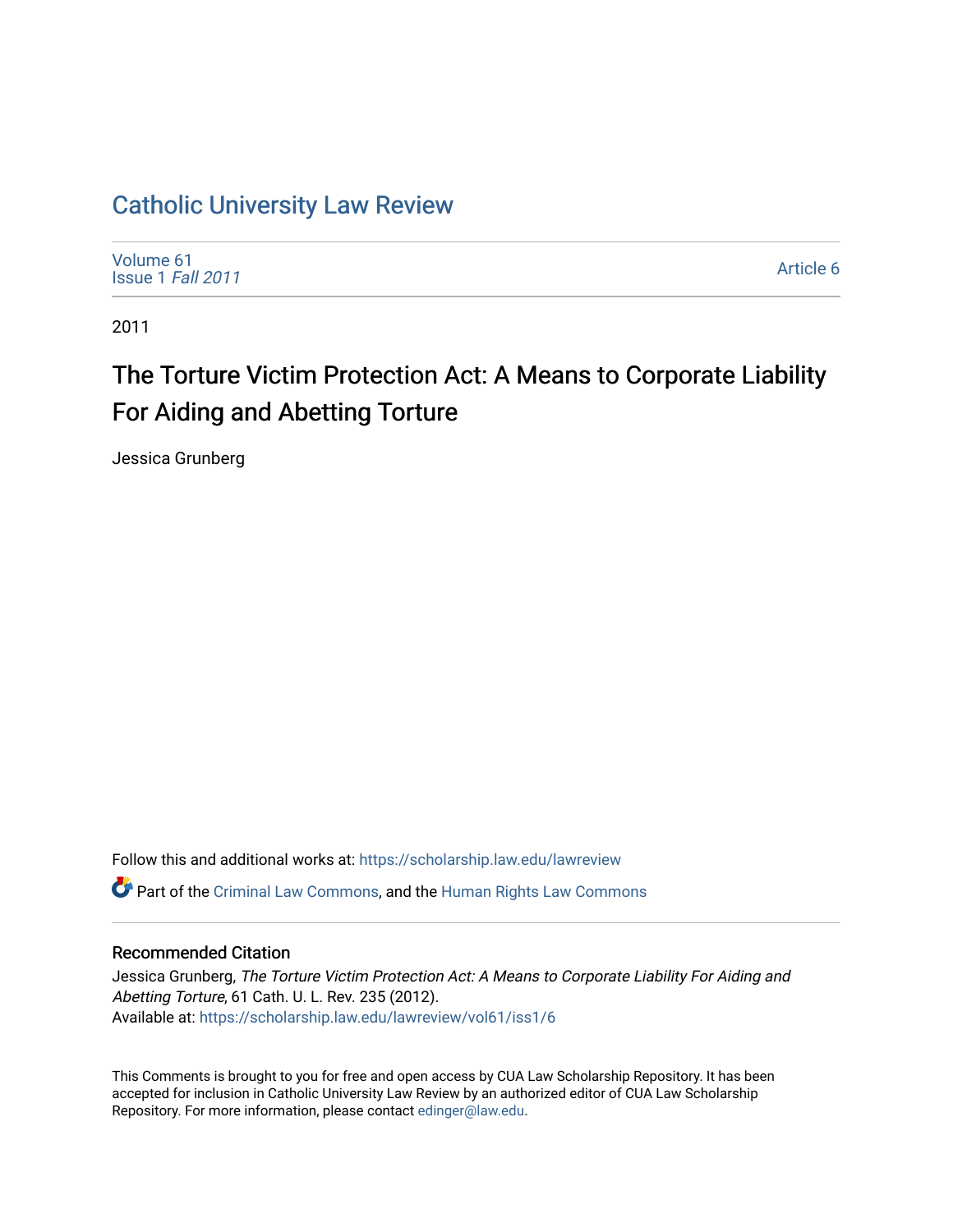# The Torture Victim Protection Act: A Means to Corporate Liability For Aiding and Abetting Torture

# Cover Page Footnote

J.D. Candidate, May 2012, The Catholic University of America, Columbus School of Law; B.A., B.J., 2009, The University of Missouri. The author wishes to thank Professor Geoffrey Watson for his guidance and expertise. The author also wishes to thank her family and friends for their love and support.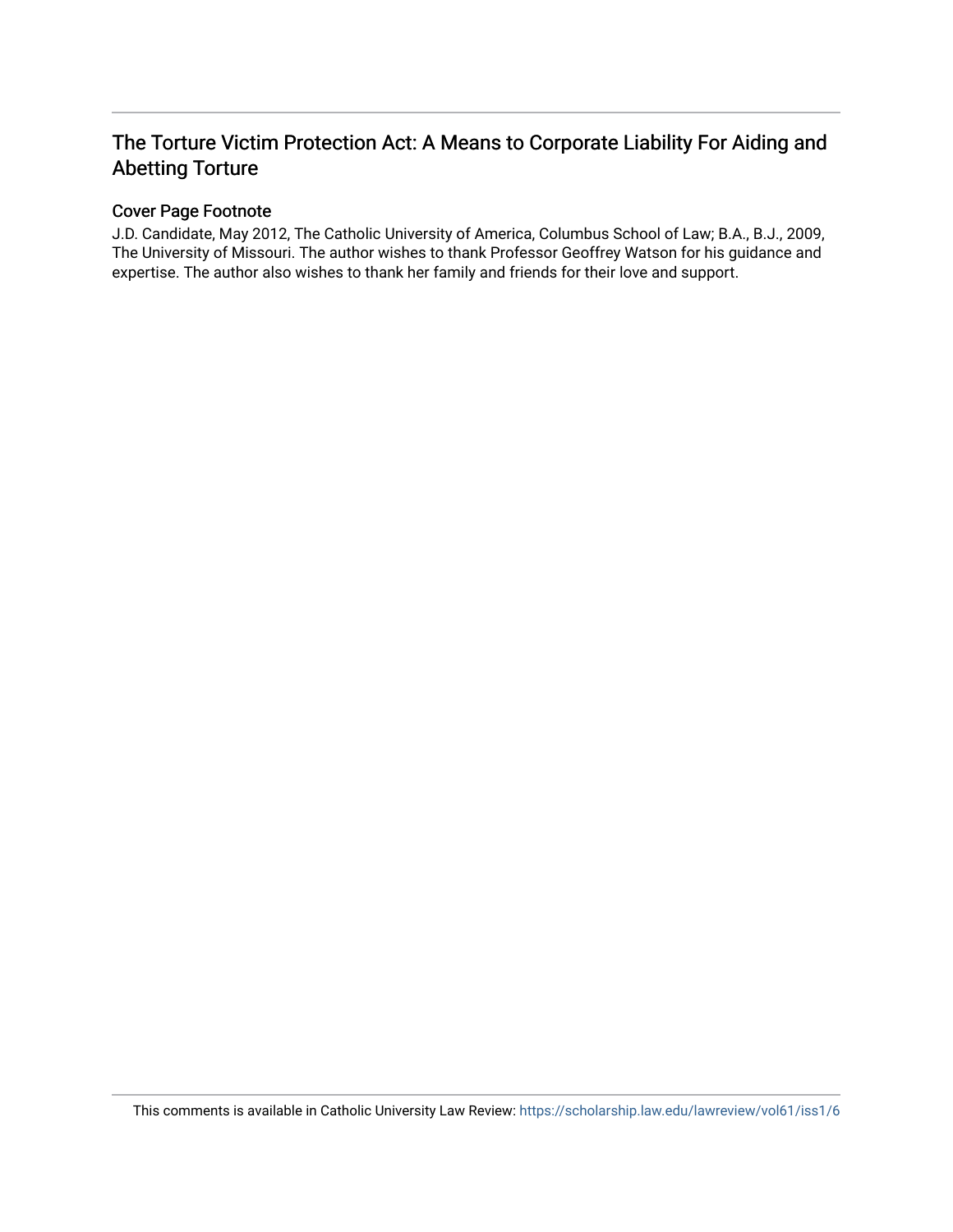# THE TORTURE VICTIM PROTECTION ACT: A MEANS TO CORPORATE LIABILITY FOR AIDING AND ABETTING TORTURE

# *Jessica Grunberg<sup>+</sup>*

Exposure to mustard gas can cause the skin to burn and blister.<sup>1</sup> As the poison travels into the body, it also attacks the eyes, respiratory functions, and digestion—often making it painful or impossible to see or breathe.<sup>2</sup> Saddam Hussein's regime used mustard gas to attack Kurdish cities in 1988, killing and injuring thousands of people.<sup>3</sup> In one of several assaults authorized by Hussein, those exposed to the poison "reported symptoms including difficulty breathing, watery eyes, vomiting, fainting, chemical burns, and blindness immediately after the attacks, as well as ongoing physical and psychological disabilities."<sup>4</sup>

The mustard gas used in attacks against the Kurds required the ingredient thiodiglycol (TDG), a chemical manufactured by the Baltimore-based company Alcolac, Inc. (Alcolac).<sup>5</sup> Victims later sued Alcolac under the Torture Victim Protection Act of 1991 (TVPA), which provides civil remedies against any "individual" who engages in torture or extrajudicial killing.<sup>6</sup> Although Alcolac allegedly supplied TDG to Iraq in violation of the TVPA, $^7$ 

2*. Id.*

1

4*. Aziz*, 2010 U.S. Dist LEXIS 143164, at \*4–5.

<sup>+</sup> J.D. Candidate, May 2012, The Catholic University of America, Columbus School of Law; B.A., B.J., 2009, The University of Missouri. The author wishes to thank Professor Geoffrey Watson for his guidance and expertise. The author also wishes to thank her family and friends for their love and support.

<sup>1</sup>*. Facts About Sulfur Mustard*, CENTERS FOR DISEASE CONTROL & PREVENTION, http://www.bt.cdc.gov/agent/sulfurmustard/basic/facts.asp (last updated Mar. 12, 2003).

 <sup>3.</sup> Aziz v. Republic of Iraq, No. MJG-09-869, 2010 U.S. Dist LEXIS 143164, at \*4 (D. Md. June 9, 2010), *aff'd* No. 10-1908, 2011 U.S. App. LEXIS 19227 (4th Cir. Sept. 19, 2011). Hussein's attack on the Kurdish village Halabja is considered the worst attack of his deadly campaign—the use of mustard gas killed 5000 people "and left 65,000 others with severe skin and respiratory diseases, abnormal rates of cancer and birth defects, and a devastated environment." *Mustard Gas*, COUNCIL ON FOREIGN REL., http://www.cfr.org/iraq/mustardgas/p9551 (May 28, 2008). This incursion was one of the approximately 280 chemical attacks carried out against the Kurdish people under Hussein's regime. *Id.*

<sup>5</sup>*. Id.* at \*4. Alcolac was a subsidiary corporation of the British conglomerate Rio Tinto Zinc. *Id.* at \*3.

<sup>6</sup>*. Id.* at \*5; *see* Torture Victim Protection Act of 1991, Pub. L. No. 102-256, § 2(a), 106 Stat. 73, 73 (codified at 28 U.S.C. § 1350 note (2006)).

<sup>7</sup>*. Aziz*, 2010 U.S. Dist LEXIS 143164, at \*3–4. According to the plaintiffs, the Iraqi government solicited various companies for chemical warfare components, but most declined to supply the ingredients. *Id.* at \*2–3. Alcolac, however, "manufactured and sold more than one million pounds of TDG" to a corporation that shipped the chemical to Europe before it ultimately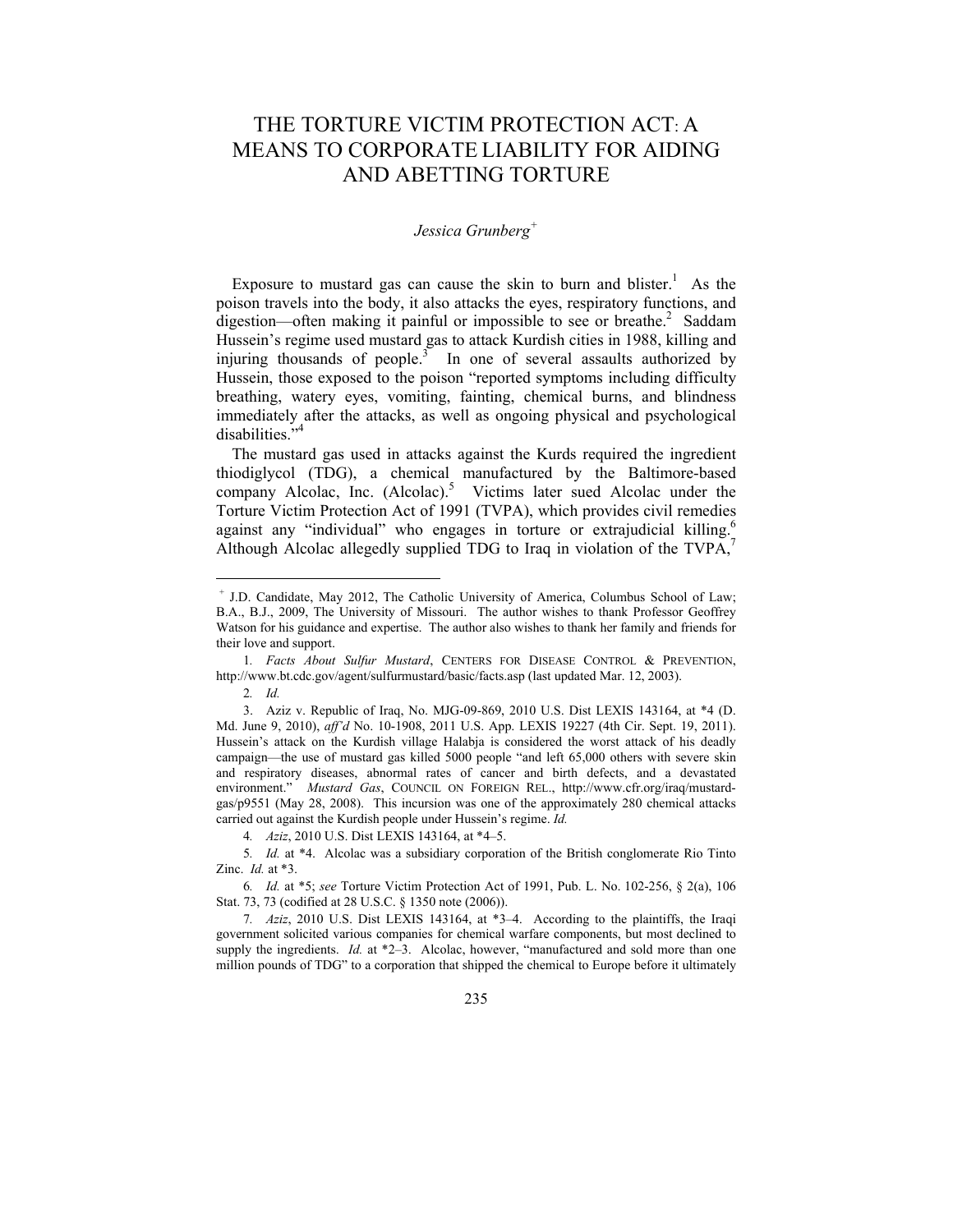the United States District Court for the District of Maryland dismissed the victims' complaint against the company, and held that corporations are not subject to liability under the TVPA because they do not qualify as "individuals."<sup>8</sup> The Fourth Circuit subsequently affirmed this interpretation, and noted that expanding the term "individuals" to include corporations would require a "schizophrenic construction of the TVPA."<sup>9</sup> The Second, Ninth, and District of Columbia Circuits have reached similar conclusions using this interpretation;<sup>10</sup> however, the Eleventh Circuit has found corporations liable for TVPA violations under the rationale that "individual" means "people"—a group that generally includes corporate actors.<sup>11</sup>

This Comment examines the dichotomous positions federal courts have taken when deciding whether to allow proceedings against a corporation under the TVPA. First, this Comment discusses the legislation and case law that gave rise to the TVPA. Next, this Comment introduces the current circuit split and analyzes different courts' use of statutory language, congressional intent, and the significance of the TVPA in conjunction with previous legislation. Lastly, this Comment argues that the goals of the TVPA can only be met if corporations are held accountable for acts of torture. Corporate liability under the TVPA provides victims with a wider avenue of recovery, heightens corporate accountability, and accomplishes the TVPA's goal of deterring acts of killing and torture.

# I. THE (ANTI) TORTUOUS ROAD: PROHIBITIONS ON TORTURE

#### *A. The Alien Tort Claims Act: A Prologue to the TVPA*

Under the Alien Tort Claims Act (ATCA), "[t]he district courts shall have original jurisdiction of any civil action by an alien for a tort only, committed in violation of the law of nations or a treaty of the United States."12 Legislative

 $\overline{a}$ 

9*. Id.* at \*9, 11 ("We hold that the TVPA admits of no ambiguity and Congress's intent to exclude corporations from liability under the TVPA is readily ascertainable from a plain-text reading.").

10*. See, e.g.*, Doe v. Exxon Mobil Corp., No. 09-7125, 2011 U.S. Dist LEXIS 13934, at \*136–37 (D.C. Cir. July 8, 2011); Bowoto v. Chevron Corp., 621 F.3d 1116, 1126 (9th Cir. 2010); Khulumani v. Barclay Nat'l Bank Ltd., 504 F.3d 254, 323–24 (2d. Cir. 2007) (Korman, J., concurring in part and dissenting in part) (citations omitted), *aff'd sub nom. by an equally divided court* Am. Isuzu Motors, Inc. v. Ntsebeza, 553 U.S. 1028 (2008); *see also infra* Part II.A–B.

11*. See infra* Part II.C.

 12. 28 U.S.C. § 1350 (2006); *see also* Christopher W. Haffke, Comment, *The Torture Victim Protection Act: More Symbol than Substance*, 43 EMORY L.J. 1467, 1472 (1994) ("To fall within the jurisdictional requirements of § 1350, three elements must be unequivocally established. First, *an alien must bring the claim*. Second, *the claim must be for a tort*. Third, *the claimed tort must either violate a United States treaty or the law of nations*.").

shipped the chemical to Iraq. *Id.* The plaintiffs included "victims, or family members of decedent victims, of mustard gas attacks in which the Saddam Hussein regime in Iraq used TDG supplied by Alcolac." *Id.* at \*5.

<sup>8</sup>*. Id.* at \*8–10, 16.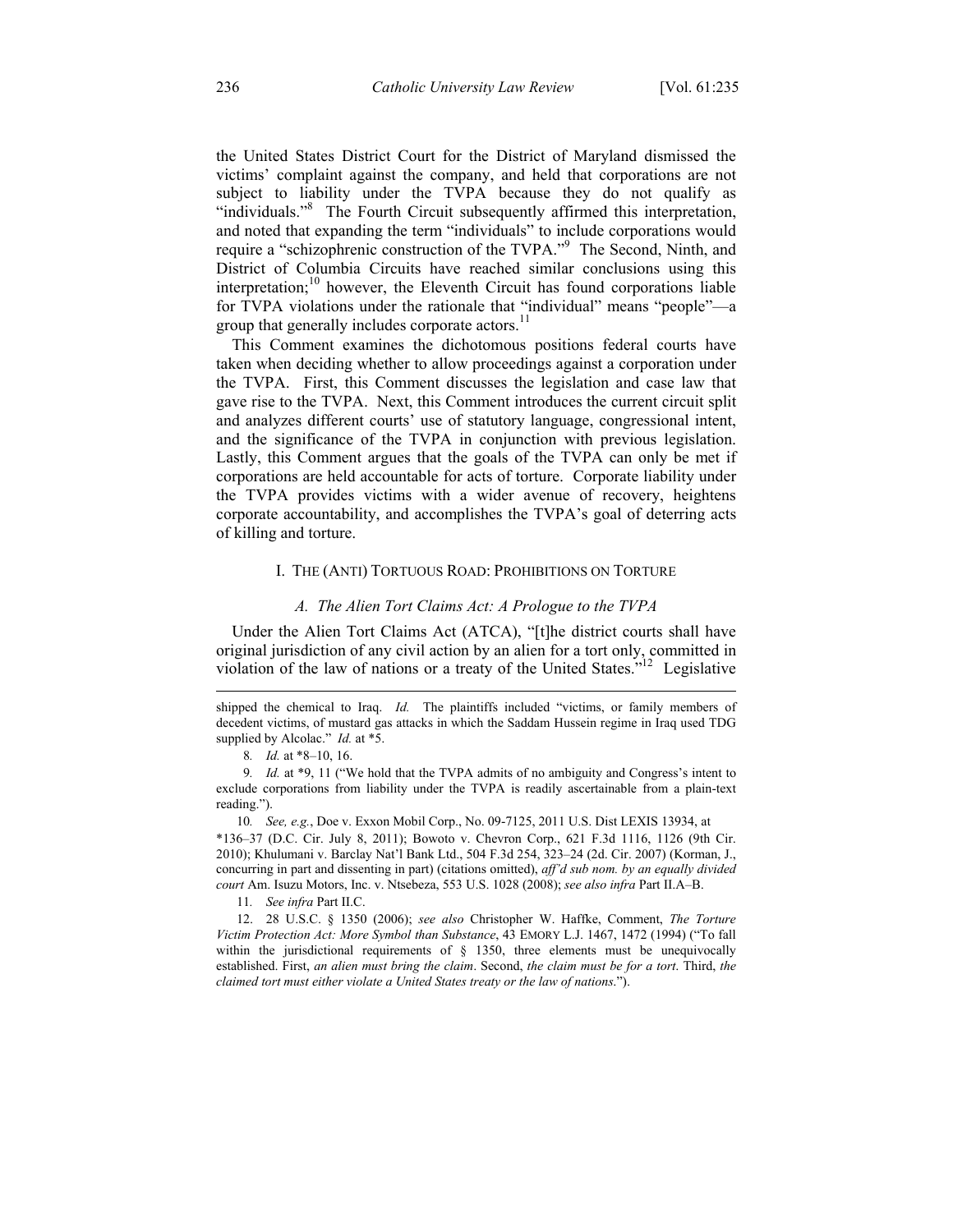<u>.</u>

history containing direct discussion of the Act's purpose is scarce;<sup>13</sup> however, scholars have attempted to ascertain its meaning from accounts of the Continental Congress, historical underpinnings of the Constitution and the first Judiciary Act, and the founders' intent.<sup>14</sup> Yet, despite the volume of work examined in efforts to uncover the Act's origins, "definitive proof of the intended purpose and scope of the [ATCA] is impossible."15 Nonetheless, the statute "was a direct response to what the founders understood to be the nation's *duty* to propagate and enforce those international law rules that directly regulated individual conduct."<sup>16</sup>

 15. Burley, *supra* note 14, at 463. Professor Anna-Marie Burley criticizes various theories intended to elucidate the ATCA. She argues that the "denial of justice theory," which posits that Congress designed the ATCA to provide aliens with access to federal courts to avoid international conflicts, is not supported by the text of the Act. *Id.* at 465–69. Burley also finds the theory that the Congress created the ATCA to be an "Ambassador Protection Plan" inadequate, and argues that although the drafters of the Constitution and the First Judiciary Act intended to protect foreign ambassadors, such a rationale does not fully explain the ATCA's purpose. *Id.* at 469–71.

16*. Id.* at 475 (citation omitted); *see also* 4 WILLIAM BLACKSTONE, COMMENTARIES \*68 (reasoning that transgressions of the law of nations "can rarely be the object of the criminal law of any particular state. . . . But where the individuals of any state violate this general law, it is then the interest as well as the duty of the government, under which they live, to animadvert upon them with a becoming severity that the peace of the world may be maintained"). Burley notes that in a 1781 resolution Congress implored the states to provide redress for violations of the law of nations. Burley, *supra* note 14, at 476 (citing 21 JOURNALS OF THE CONTINENTAL CONGRESS 1774–1789, at 1136–37 (Gaillard Hunt ed., 1912)).

 <sup>13.</sup> Haffke, *supra* note 12, at 1471; *see also* Sosa v. Alvarez-Machain, 542 U.S. 692, 718 (2004) (noting the "poverty of drafting history" for the ATCA, also known as the Alien Torture Statute (ATS)); IIT v. Vencap, Ltd., 519 F.2d 1001, 1015 (2d Cir. 1975) ("This old but little used section is a kind of legal Lohengrin; although it has been with us since the first Judiciary Act . . . no one seems to know whence it came." (citation omitted)), *abrogated by* Morrison v. Nat'l Austl. Bank Ltd., 130 S. Ct. 2869 (2010); Jennifer Correale, Comment, *The Torture Victim Protection Act: A Vital Contribution to International Human Rights Enforcement or Just a Nice Gesture?*, 6 PACE INT'L L. REV. 197, 203 (1994) (noting that the limited legislative history gives "no direct evidence of congressional intent").

 <sup>14.</sup> Anne-Marie Burley, *The Alien Tort Statute and the Judiciary Act of 1789: A Badge of Honor*, 83 AM. J. INT'L L. 461, 463 (1989); *see also* Kenneth C. Randall, *Federal Jurisdiction over International Law Claims: Inquiries into the Alien Tort Statute*, 18 N.Y.U. J. INT'L L. & POL. 1, 11 (1985) (acknowledging the absence of specific history documenting the Judiciary Act of 1789, which initially introduced the ATCA, but reasoning that "when pieced together" other sources, such as the Constitutional Convention and the drafters' intentions, "adequately indicate the statute's origins and purposes"). The Supreme Court has also gleaned the ATCA's purpose in a piecemeal fashion. According to the Court, the Continental Congress became frustrated by its inability to punish violations of the law of nations, and urged states to provide relief for such transgressions. *Sosa*, 542 U.S. at 716–17. The framers, recognizing Congress's powerlessness, provided the Supreme Court with original jurisdiction over cases involving ambassadors. *Id.* at 717; *see* U.S. CONST. art. III, § 2, cl. 1. Provisions of the Judiciary Act, including the ATCA, solidified jurisdiction over aliens. *See* Judiciary Act of 1789, ch. 20, § 9, 1 Stat. 73, 77 (1789); *Sosa*, 542 U.S. at 717.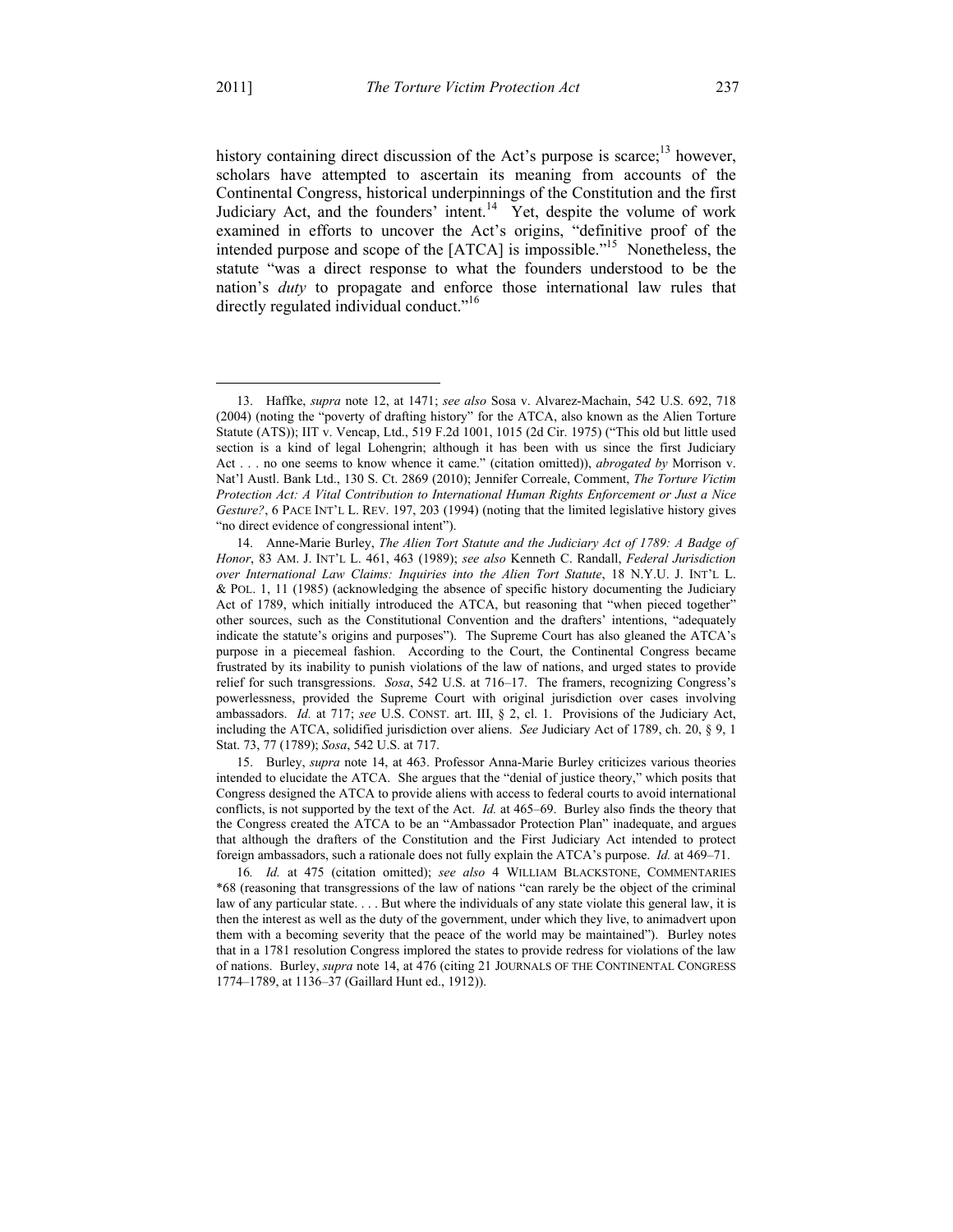#### *1. Determining the Law of Nations*

The ATCA imposes tort liability for violations of treaties or the law of nations.<sup>17</sup> The law of nations, commonly referred to as customary international law (CIL),<sup>18</sup> includes "principles and rules that states feel themselves bound to observe, and do commonly observe."19 According to the Supreme Court, sources such as judicial determinations and national customs should be used to determine what constitutes binding international law.<sup>20</sup> Courts have also looked to treaties and conventions between nations to make this determination. $21$ 

Although lawsuits for violations of international law provoke questions regarding enforcement and jurisdiction, $22$  the Nuremberg trials "proved that international law is real and its norms are binding."23 The Supreme Court affirmed this notion in *The Paquete Habana*, in which it found the seizure of an enemy's fishing vessel in wartime unlawful.<sup>24</sup> The Court stated that such a seizure violated a "settled rule of international law," which was also part of the

18*. See* Curtis A. Bradley & Jack L. Goldsmith, *Customary International Law as Federal Common Law: A Critique of the Modern Position*, 110 HARV. L. REV. 815, 817 (1997).

 19. Tel-Oren v. Libyan Arab Republic, 726 F.2d 774, 796 (D.C. Cir. 1984) (per curiam) (citing 1 CHARLES CHENEY HYDE, INTERNATIONAL LAW, CHIEFLY AS INTERPRETED AND APPLIED BY THE UNITED STATES § 1 (2d rev. ed. 1945)).

20*. See, e.g.*, United States v. Smith, 18 U.S. (5 Wheat.) 153, 160–61 (1820) (explaining that the law of nations "may be ascertained by consulting the works of jurists, writing professedly on public law; or by the general usage and practice of nations; or by judicial decisions recognizing and enforcing that law").

21*. See* Aquamar S.A. v. Del Monte Fresh Produce, N.A., 179 F.3d 1279, 1295 (11th Cir. 1999) (identifying the variety of sources from which international law may be derived); *see also* Flores v. S. Peru Copper Corp., 414 F.3d 233, 257 (2d Cir. 2003) (stating that provisions included in widely ratified and implemented treaties provide evidence of international legal customs).

22. Bradley & Goldsmith, *supra* note 18, at 832.

24. 175 U.S. 677, 714 (1900).

1

 <sup>17. 28</sup> U.S.C. § 1350. ATCA claims usually arise under the law of nations rather than treaties because courts only recognize treaties that are ratified or self-executing to create specific causes of action. Gwynne Skinner, *Nuremberg's Legacy Continues: The Nuremberg Trials' Influence on Human Rights Litigation in U.S. Courts Under the Alien Tort Statute*, 71 ALB. L. REV. 321 & n.3 (2008). A self-executing treaty does not require implementing legislation. *See* Medellin v. Texas, 552 U.S. 491, 504–05 (2008) (citing Foster v. Neilson, 27 U.S. (2 Pet.) 253, 314 (1829), *overruled by* United States v. Percheman, 32 U.S. (7 Pet.) 51, 89 (1833)); Cook v. United States, 288 U.S. 102, 119 (1933).

 <sup>23.</sup> Rett R. Ludwikowski, *Supreme Law or Basic Law? The Decline of the Concept of Constitutional Supremacy*, 9 CARDOZO J. INT'L & COMP. L. 253, 265 (2001); *see also* Doug Cassel, *Corporate Aiding and Abetting of Human Rights Violations: Confusion in the Courts*, 6 NW. U. J. INT'L HUM. RTS. 304, 307 (2008) (observing that since the Nuremburg trials there has been little doubt that international criminal law may be used to hold accomplices liable). Furthermore, national courts now recognize international law as imposing civil liability on corporations that aid and abet international criminal-law violations. *Id.* at 325.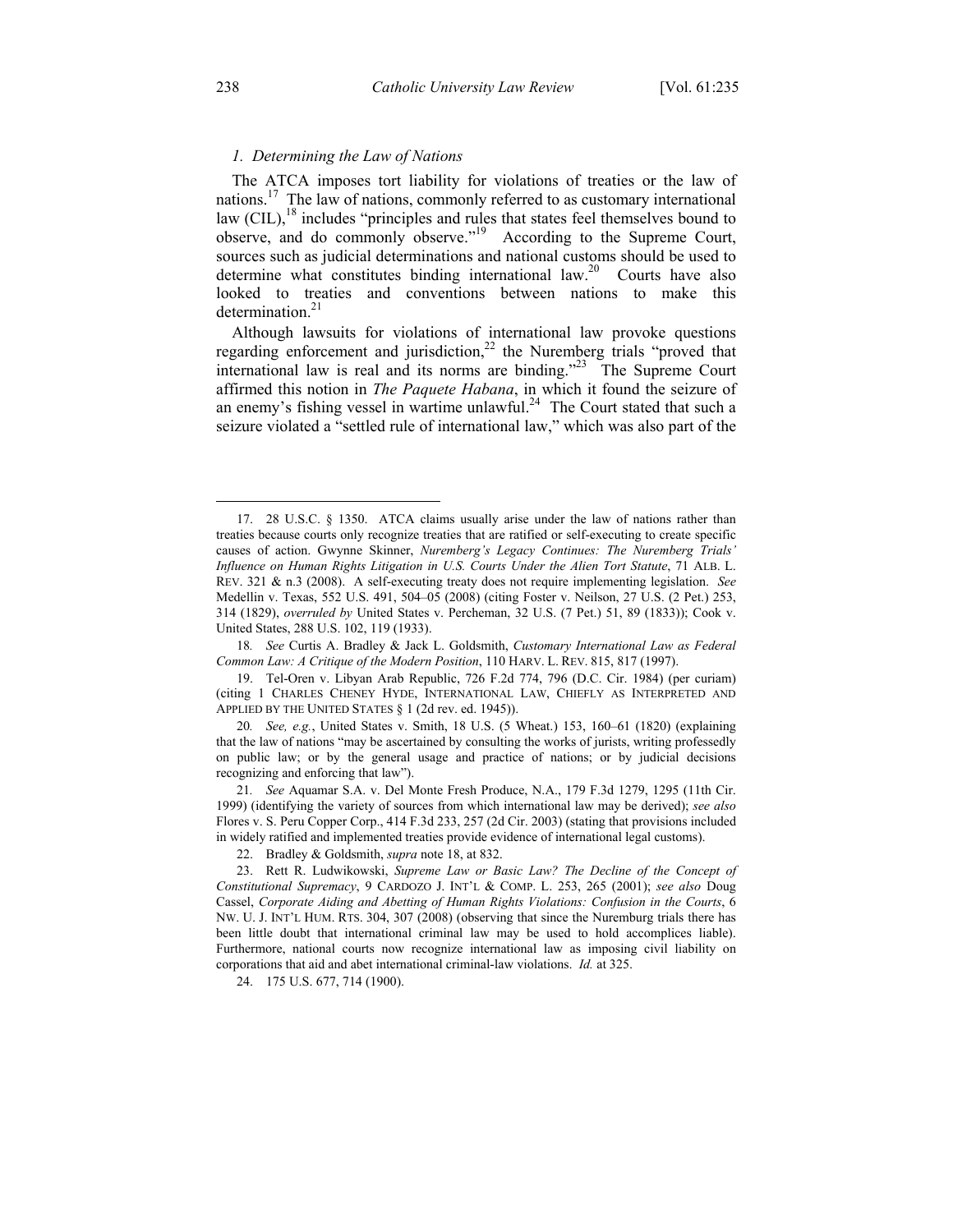United States' federal, general common law because "[i]nternational law is part of our law."<sup>25</sup>

#### *2. Reconciling Customary International Law and the* Erie *Doctrine*

Almost four decades after *Paquete Habana*, the Supreme Court decided *Erie Railroad v. Tompkins*, which rejected the concept of federal general common law and held that federal courts could not impose substantive federal common law on states when deciding cases under diversity jurisdiction.<sup>26</sup> Because the *Paquete Habana* opinion had used the concept of federal common law to support its domestic application of  $\text{CIL}$ ,<sup>27</sup> some scholars condemned the post-*Erie* application of CIL in federal courts absent implementing legislation.<sup>28</sup> These attacks on a "non-problem" rely on an inappropriate extension of *Erie*.<sup>29</sup> The *Erie* decision, rooted in state tort law, has no bearing on international law.<sup>30</sup> Federal courts retain the power to establish federal common law for international matters pertaining to foreign relations.<sup>31</sup> Therefore, circuit courts have continued to find CIL applicable as part of federal common law post-*Erie*. 32

27*. See Paquete Habana*, 175 U.S. at 700.

 28. Bradley & Goldsmith, *supra* note 18, at 853, 870 ("[T]he suggestion that federal courts can apply CIL in the absence of any domestic authorization cannot survive *Erie* . . . ." (footnote omitted)). Critics also question the use of CIL based on principles of federalism. *See id.* at 862; A.M. Weisburd, *State Courts, Federal Courts, and International Cases*, 20 Yale J. Int'l L. 1, 44 (arguing that the doctrine of separation of powers is not violated by the application of CIL).

29*. See* Harold Hongju Koh, Commentary, *Is International Law Really State Law?*, 111 HARV. L. REV. 1824, 1827–28 (1998) (attacking Professor Curtis Bradley and Professor Jack Goldsmith's thesis). Then-Professor Harold Koh argues that the *Erie* decision was not intended to discharge "federal courts from their traditional role in construing customary international law norms" and that Bradley and Goldsmith are "utterly mistaken" in their position. *Id.* at 1821, 1831.

31*. Id.* at 1831–35.

32*. See, e.g.*, *In re* Estate of Ferdinand E. Marcos Human Rights Litig., 978 F.2d 493, 499, 502 (9th Cir. 1993) (citing *Paquete Habana,* 175 U.S. at 700) (noting that acts of torture are actionable under the ATCA as violations of customary international law).

 <sup>25</sup>*. Id.* at 694, 700. The court added a caveat, noting that international customs must be ascertained in the absence of a treaty, statute, or judicial decision. *Id.* at 700.

 <sup>26.</sup> Erie R.R. v. Tompkins, 304 U.S. 64, 78 (1938). Tompkins sued the New York-based railroad company in New York federal court for injuries sustained while walking alongside a section of railroad tracks in Pennsylvania. *Id.* at 69. The railroad company argued that under Pennsylvania common law, Tompkins was a trespasser and the railroad was only liable for injuries resulting from wanton or willful negligence. *Id.* at 70. The Second Circuit affirmed the trial court's decision to hold the railroad liable based on federal general common law. *See* Tompkins v. Erie R.R., 90 F.2d 603, 604, 606 (2d Cir. 1937), *rev'd,* 304 U.S. 64 (1938). The Supreme Court reversed, and held that the court should have applied state law, therefore overruling *Swift v. Tyson*, 41 U.S. (16 Pet.) 1 (1842), which had authorized federal courts to make common law for cases sitting in diversity. *Erie*, 304 U.S. at 79–80.

<sup>30</sup>*. See id.* at 1831.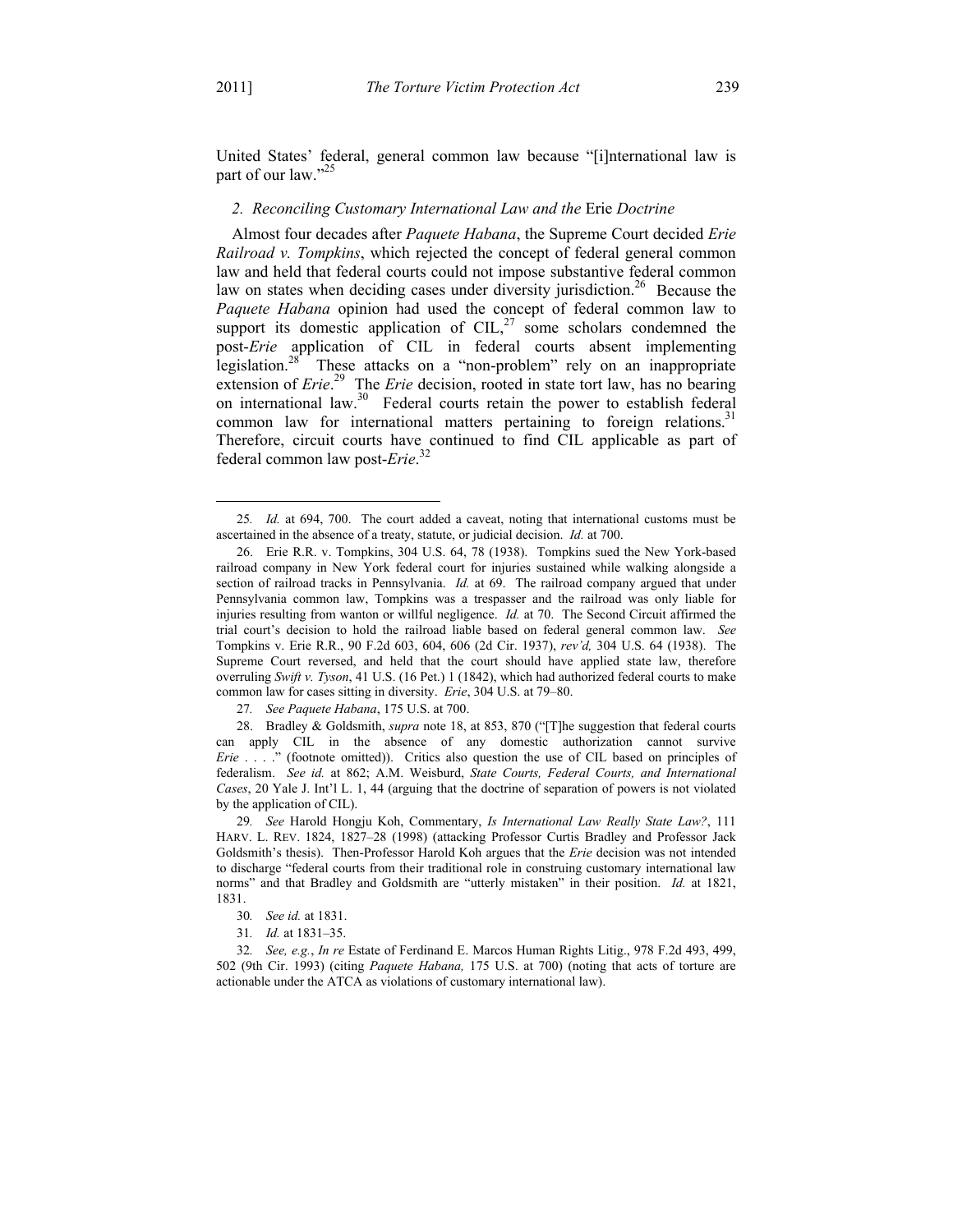Courts need not necessarily address the issue of CIL applicability when adjudicating lawsuits involving alleged ATCA and TVPA violations because both acts specifically allow lawsuits for violations of certain international-law customs.<sup>33</sup> However, under the ATCA, courts must still ascertain what constitutes a violation of the law of nations.

#### *3. Revival of the Alien Tort Claims Act*

In the 170 years following the enactment of the ACTA, in only one instance did a court find jurisdiction under the Act to hear a case.<sup>34</sup> As a result, courts did not have the opportunity to decide which actions violated the law of nations until the late twentieth century.<sup>35</sup> Courts' hesitancy to entertain ATCA lawsuits stemmed from concerns about possible foreign-relations repercussions $36$  because, as the name of the Act indicates, only aliens could bring suit under the ATCA.<sup>37</sup>

# *a.* Filartiga v. Pena-Irala*: A Broad Interpretation of the ATCA*

When the Second Circuit decided *Filartiga v. Pena-Irala* in 1980,<sup>38</sup> claims for alleged human-rights violations arose with greater frequency.<sup>39</sup> *Filartiga*, family members of Joelito Filartiga brought a wrongful-death suit against Americo Norberto Pena-Irala, the former inspector general of police in

 <sup>33</sup>*. See* Alien Tort Claims Act, 28 U.S.C. § 1350 (2006); Torture Victim Protection Act of 1991, Pub. L. No. 102-356, § 2(a), 106 Stat. 73, 73 (codified at 28 U.S.C. § 1350 note (2006)); *see also* Sosa v. Alvarez-Machain, 542 U.S. 692, 728 (2004) (noting the TVPA provides "a clear mandate" for claims of torture and extrajudicial killing); Charles W. Brower II, *Calling All NGOs: A Discussion of the Continuing Vitality of the Alien Tort Statute as a Tool in the Fight for International Human Rights in the Wake of* Sosa v. Alvarez-Machain, 26 WHITTIER L. REV. 929, 941–42 (2005) ("[T]he statutory text of the [ATCA], while primarily a jurisdictional grant, provides a legitimate grant of authority for the federal courts to determine substantive causes of action in the narrow field of 'violations of the law of nations.'" (citing *Sosa*, 542 U.S. at 723)).

 <sup>34.</sup> Presbyterian Church of Sudan v. Talisman Energy, Inc., 582 F.3d 244, 254 (2d Cir. 2009) (citing *Sosa*, 542 U.S. at 712).

<sup>35</sup>*. See also* Abecassis v. Wyatt, 704 F. Supp. 2d 623, 650 (S.D. Tex. 2010) (noting that in the two centuries following the enactment of the ATCA, the Act was "rarely [utilized] before being 'discovered' around 1980 and increasingly relied upon in the last few decades").

<sup>36</sup>*. See* Correale, *supra* note 13, at 207 ("ATCA actions may implicate matters of foreign relations, meaning matters which are exclusively within the constitutional domain of the legislative and executive branches of government." (citing Tel-Oren v. Libyan Arab Republic, 726 F.2d 774, 799 (D.C. Cir. 1984))).

<sup>37</sup>*. Id.* at 198 (citing 28 U.S.C. § 1350).

 <sup>38. 630</sup> F.2d 876 (2d Cir. 1980).

<sup>39</sup>*. See* Haffke, *supra* note 12, at 1472 ("It was not until the landmark decision *Filartiga v. Pena-Irala* that a court was willing to find the requisite international legal violation, thereby exercising its jurisdiction extraterritorially."); *see also* Joel H. Samuels, *How Piracy Has Shaped the Relationship Between American Law and International Law*, 59 AM. U. L. REV. 1231, 1250 (2010) (calling *Filartiga* "[t]he case that revived the ATS as a mechanism to prosecute human rights violations").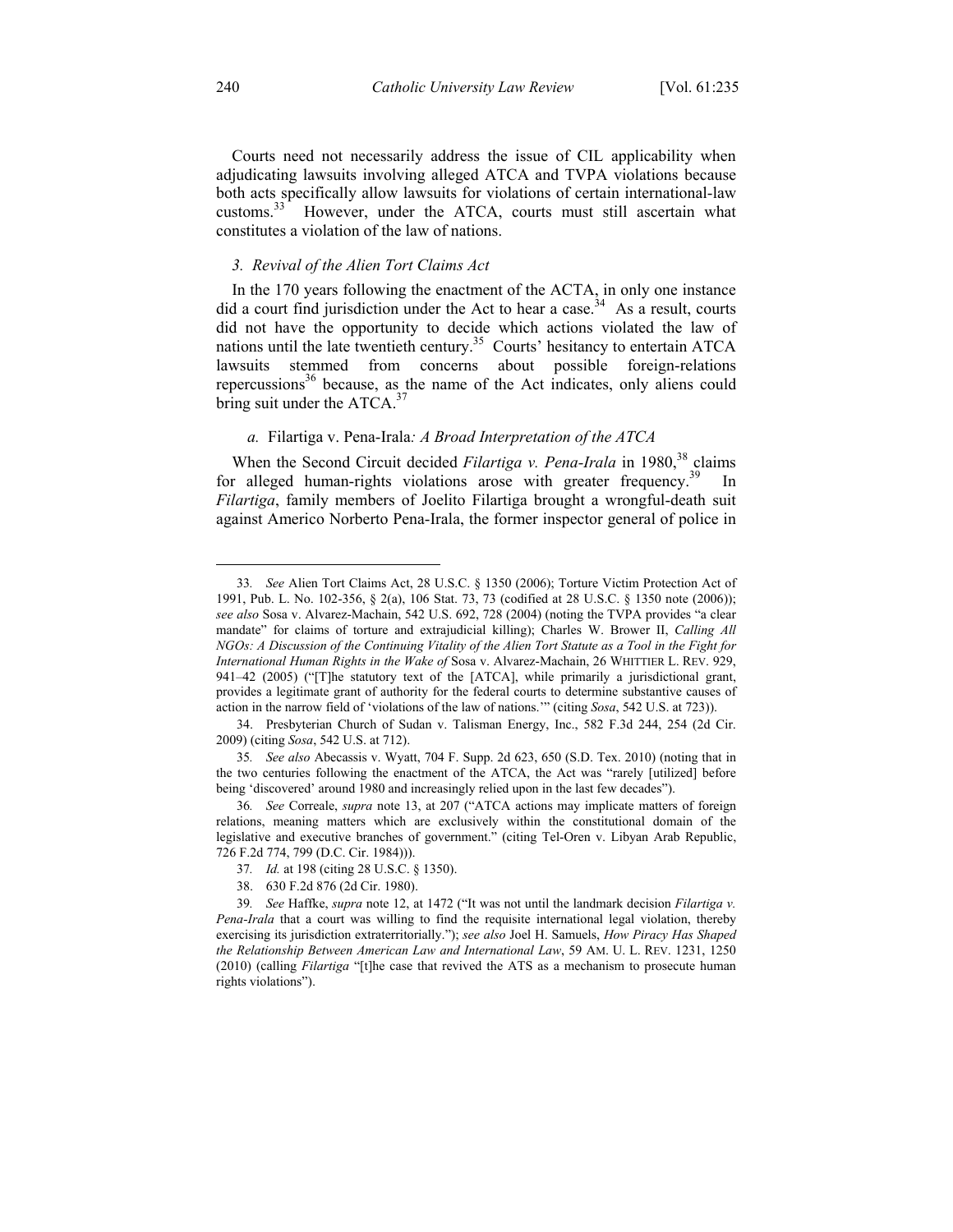Asuncion, Paraguay.<sup>40</sup> The family alleged that Pena-Irala had kidnapped seventeen-year-old Filartiga and tortured him to death in retaliation for the political leanings of his father.<sup>41</sup> Filartiga's sister said she was taken to see her brother's tortured body at Pena-Irala's home, where the defendant told her, "[h]ere you have . . . what you deserve."<sup>42</sup>

The Filartigas brought suit in the United States District Court for the Eastern District of New York, which subsequently dismissed the complaint for lack of subject-matter jurisdiction.<sup>43</sup> Reversing this dismissal, the Second Circuit held that torture violates the law of nations and, therefore, the court had jurisdiction to hear Filartiga's claim under the  $ATCA$ <sup>44</sup> The court noted that the "universal condemnation of torture" exhibited by international customs and treaties justified its recognition as a punishable transgression under the law of nations.<sup>45</sup> The court also reasoned that globally, citizens expected governments to uphold their basic human rights.<sup>46</sup>

42*. Filartiga*, 630 F.2d at 878. Filartiga's father attempted to pursue criminal action against Pena-Irala in Paraguay, resulting only in the arrest of Filartiga's attorney and a suspicious confession from a man who lived with Pena-Irala. *Id.* Hugo Duarte confessed to killing Filartiga in a crime of passion after finding the deceased with his wife; however, he was never convicted. *Id.* The Filartigas, however, argued that Joelito's body showed wounds consistent with torture. *Id.*

43*. Id.*

46*. Filartiga*, 630 F.2d at 884 (indicating that more than fifty-five countries had constitutions prohibiting torture).

 <sup>40</sup>*. Filartiga*, 630 F.2d at 878.

<sup>41</sup>*. Id.* The victim's father, Joel Filartiga, opposed then-President Alfredo Stroessner. *Id.* During Stroessner's thirty-five-year presidency, Paraguay experienced an "uninterrupted period of repression" and "became a haven for Nazi war criminals, deposed dictators and smugglers." Adam Bernstein, *Alfredo Stroessner: Paraguayan Dictator*, WASH. POST, Aug. 17, 2006, at B5. Individuals who protested under President Stroessner's dictatorship were tortured. *Id.* Carlos Levi Rufinelli, leader of an opposing party, claims he was tortured six times during President Stroessner's rule. Diana Jean Schemo, *Gen. Alfredo Stroessner, Ruled Paraguay Through Fear for 35 Years, Dies in Exile at 93*, N.Y. TIMES, Aug. 17, 2006, at B7. He told the *New York Times* that "[m]ost of the time, I did not know what they wanted . . . [b]ut when they put the needles under your fingernails, you tell them anything. You denounce everybody . . . ." *Id.*

<sup>44</sup>*. Id.* ("[D]eliberate torture perpetrated under color of official authority violates universally accepted norms of the international law of human rights, regardless of the nationality of the parties."). The court noted that the district judge "felt constrained" by prior circuit decisions, which favored a narrow construction of the "law of nations"; therefore, the judge dismissed the matter despite strong indications that torture violates customary international law. *Id.* at 880.

<sup>45</sup>*. Id.; see, e.g.*, U.N. Charter art. 55–56 (requiring members to "pledge themselves to take joint and separate action" to achieve equal rights, including a "universal respect for, and observance of, human rights and fundamental freedoms"); International Covenant on Civil and Political Rights, art. 7, Dec. 19, 1966, 999 U.N.T.S. 171 ("No one shall be subjected to torture or to cruel, inhuman or degrading treatment or punishment. In particular, no one shall be subjected without his free consent to medical or scientific experimentation.").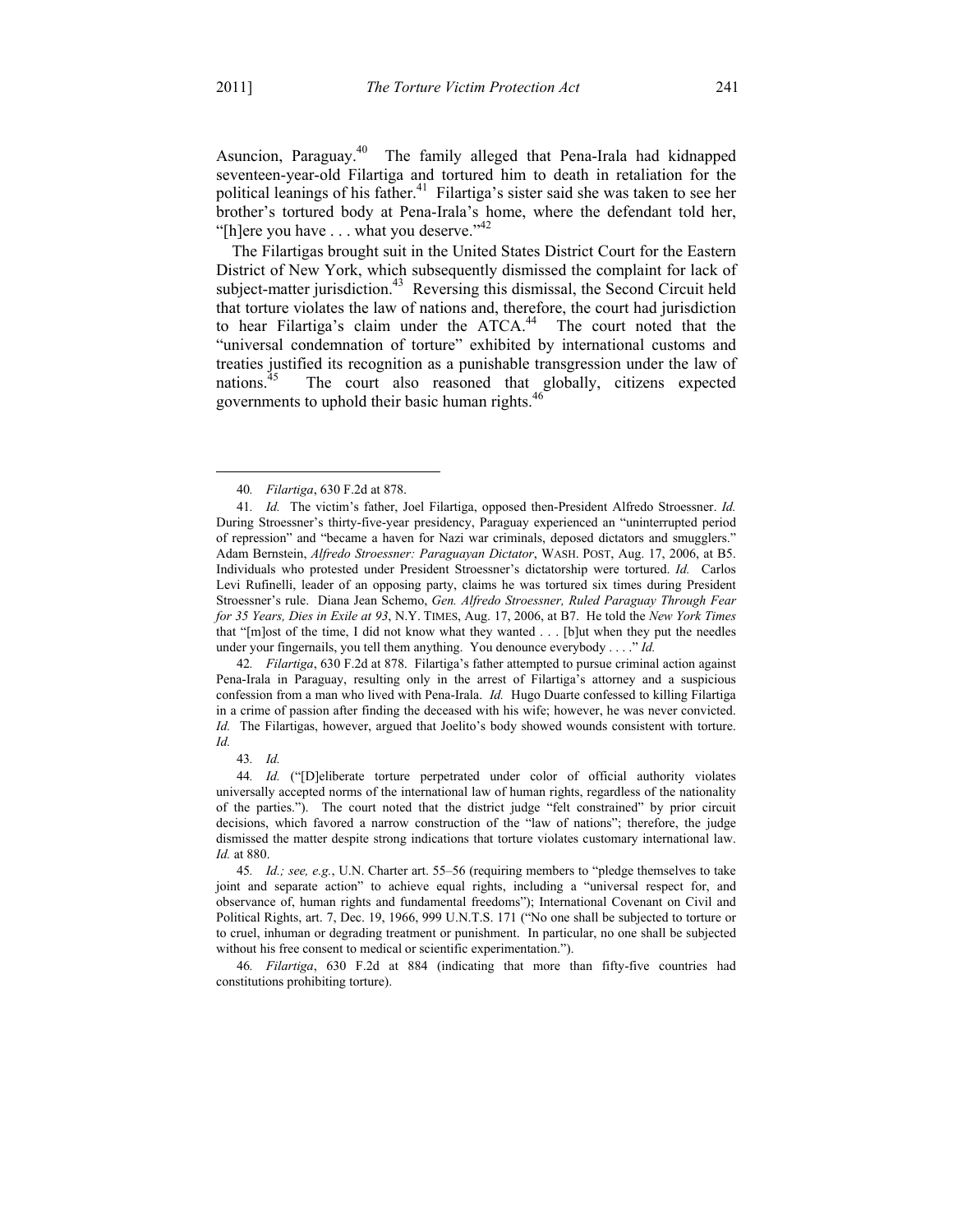#### *b. Torture: A Cause of Action Under the ATCA?*

Although the number of ATCA actions increased after *Filartiga*, the court's decision to include torture as an actionable violation of the law of nations under the ATCA sparked disagreement.<sup>47</sup> In *Tel-Oren v. Libyan Arab Republic*, Israeli citizens sued various defendants, including the Palestine Liberation Organization (PLO), for injuries and deaths caused by the PLO's seizure of a civilian bus in Israel. $48$  The plaintiffs alleged that the PLO's crimes violated the law of nations and asserted jurisdiction under the ATCA, among other statutes.<sup>49</sup> Although the District of Columbia Circuit affirmed the lower court's dismissal of the action in a per curiam decision, the judges each filed a separate concurring opinion outlining their different rationales.<sup>50</sup>

Judge T. Harry Edwards argued that despite the momentum in international law "toward a more expansive allocation of rights and obligations to entities other than states," torture should not be a recognizable cause of action against non-state actors under the ATCA.<sup>51</sup> Emphasizing the "extremely narrow scope" of ATCA jurisdiction under *Filartiga*, he argued that the PLO's acts of torture did not give rise to federal jurisdiction because the organization did

 <sup>47</sup>*. See id.* at 878. The ATCA is primarily considered a jurisdiction-granting statute; however, courts recognize that violations of the laws of nations are actionable under the ATCA. *See* Sosa v. Alvarez-Machain, 542 U.S. 692, 725 (2004) (recognizing that although the ATCA is jurisdictional in nature, the ATCA allows actions "for [a] modest number of international law violations" as determined by "norm[s] of international character accepted by the civilized world); Romero v. Drummond Co., 552 F.3d 1303, 1315 (11th Cir. 2008) (noting the ATCA allows claims for violations of the law of nations but that it does not supply an independent cause of action); Aldana v. Del Monte Fresh Produce, N.A., 416 F.3d 1242, 1246 (11th Cir. 2005) (reasoning that relief under the ATCA requires international-law violations) (citation omitted).

 <sup>48. 726</sup> F.2d 774, 775 (D.C. Cir. 1984) (per curiam). According to the plaintiffs, thirteen PLO terrorists seized the bus while on a "barbaric rampage" of a main highway in Israel. *Id.* at 776 (Edwards, J., concurring). Taking passengers hostage from various automobiles, the PLO terrorists injured, tortured, and murdered them. *Id.* The attack resulted in thirty-four deaths, including twelve children, and eighty-seven injuries. *Id.* In addition to the PLO, the plaintiffs' lawsuit also named as defendants the Libyan Arab Republic, (alleging that it trained and financed the terrorist attack), the Palestine Information Office (as an agent of the PLO), and the National Association of Arab Americans (alleging they helped finance and plan the attack, along with the PLO). *Id.* at 799–800 (Bork, J., concurring).

<sup>49</sup>*. Id.* at 775 (per curiam). The plaintiffs claimed jurisdiction under four federal statutes for "multiple tortious acts in violation of the law of nations, treaties of the United States, and criminal laws of the United States, as well as the common law." *Id.* In addition to ATCA jurisdiction, the plaintiffs claimed diversity jurisdiction under 28 U.S.C. § 1332, federal-question jurisdiction under 28 U.S.C. § 1331, and jurisdiction under the Foreign Sovereign Immunities Act of 1976, 28 U.S.C. §§ 1330, 1602–1611. *Id.*

<sup>50</sup>*. Id.* Acknowledging the lack of clarity surrounding the ACTA and variation among the judges' legal rationales, Judge Robert Bork commented that "it is impossible to say even what the law of this circuit is. Though we agree on nothing else, I am sure my colleagues join me in finding that regrettable." *Id.* at 823 (Bork, J., concurring).

<sup>51</sup>*. Id.* at 795 (Edwards, J., concurring).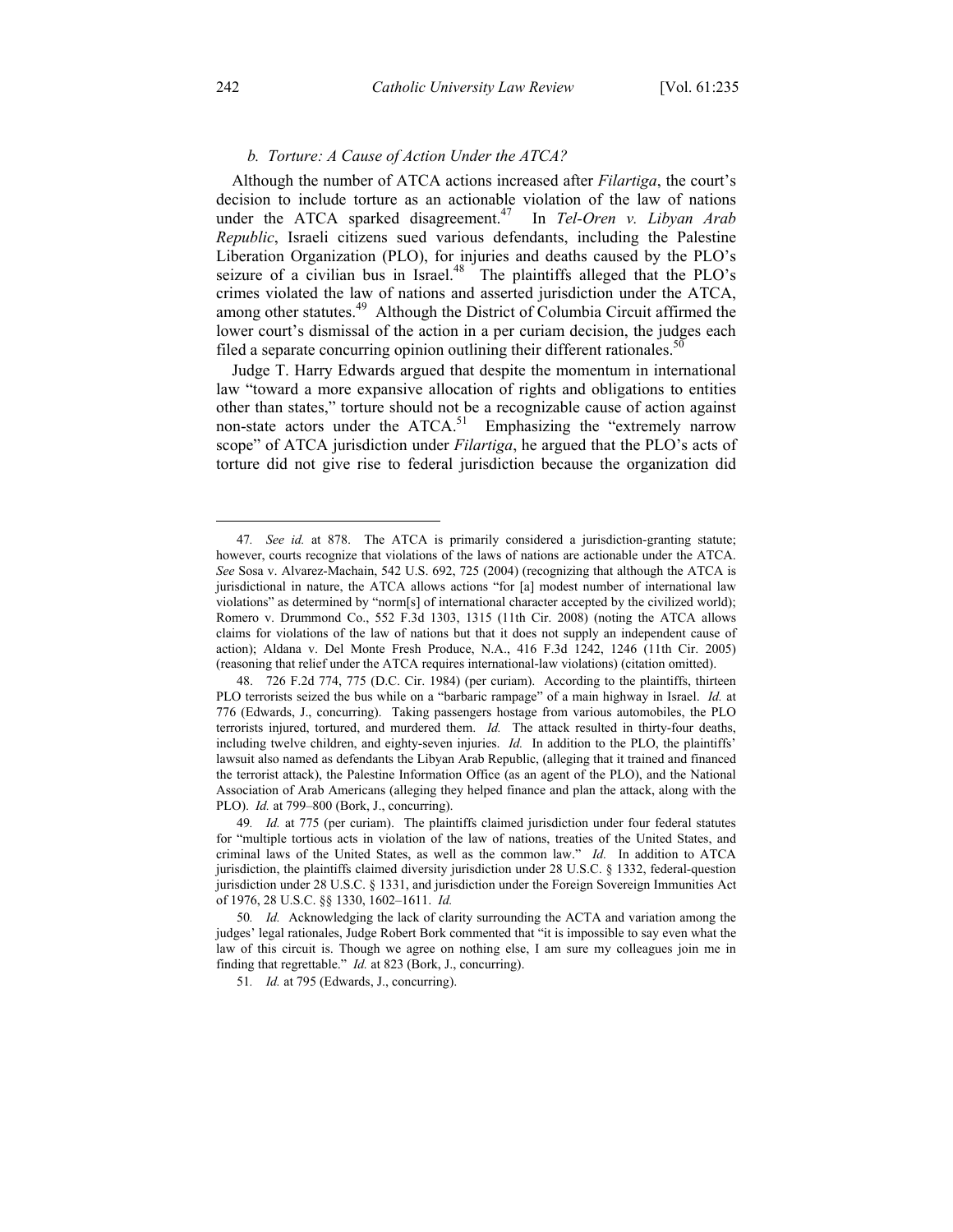"not act under color of any recognized state's law."<sup>52</sup> Nonetheless, Judge Edwards acknowledged that violations committed by official state actors in contravention of the law of nations could give rise to ATCA claims.<sup>33</sup>

Judge Robert Bork disagreed with this assessment, and declined to recognize any cause of action under the  $ATCA$ .<sup>54</sup> He stated that the  $ATCA$  only confers jurisdiction, and rejected the Second Circuit's approach in *Filartiga* because it undermined the established limitations on jurisdiction in federal court.<sup>55</sup> Instead, Judge Bork's interpretation would have required the creation of an explicit cause of action to hear ATCA claims—something that could be effectuated through a self-executing treaty.<sup>56</sup>

# *c. The Supreme Court Approves* Filartiga *and Narrows the Use of the ATCA*

In *Sosa v. Alvarez-Machain*, the Supreme Court favorably relied on *Filartiga*, but it ultimately limited application of the  $ATCA$ <sup>57</sup> Alvarez-Machain, a Mexican physician, sued for false arrest and violation of the law of

53*. Tel-Oren*, 726 F.2d at 792–93 (Edwards, J., concurring). Judge Edwards also rejected terrorism as an actionable ATCA violation. *Id.* at 795. By examining current international standards, he determined that countries were too divided on the "legitimacy of such aggression" to consider terrorist attacks violations of the law of nations. *Id.* He argued that terrorism, although repugnant, does not necessarily constitute a violation of the law of nations. *Id.* at 796.

54*. Id.* at 811 (Bork, J., concurring) (reasoning the ATCA does not provide an express or implied cause of action because it simply provides jurisdiction over a class of cases).

55*. Id.* at 811–12. Judge Bork called the appellant's construction of the ATCA "too sweeping" because it would "authorize tort suits for the vindication of any international legal right" and conflict with limits on federal-court jurisdiction. *Id.*

57*. See* Sosa v. Alvarez-Machain, 542 U.S. 692, 725–44 (2004).

 <sup>52</sup>*. Id.* at 781, 791. Judge Edwards noted that the PLO had never been a recognized state or actor thereof, which distinguished the terrorist group from the official in *Filartiga* who, under color of state law, allegedly committed torture. *Id.* at 791. Because the PLO's lack of state affiliation prevented it from committing "*official torture*," it could not be held liable under the ATCA. *Id.* In Judge Edwards's opinion, expanding *Filartiga* to include unofficial torture "would require this court to venture out of the comfortable realm of established international law—within which *Filartiga* firmly sat—in which states are the actors." *Id.* at 792. Judge Bork's concurrence noted the "general rule that international law imposes duties only on states and on their agents or officials," and stated that subjecting the PLO to liability "would establish a new principle of international law." *Id.* at 805–06 (Bork, J., concurring); *see also* Justin Lu, Note, *Jurisdiction over Non-State Activity Under the Alien Tort Claims Act*, 35 COLUM. J. TRANSNAT'L L. 531, 537 (1997) (noting the agreement between the concurrences of Judge Edward and Bork on the ATCA's state-action requirement).

<sup>56</sup>*. Id.* at 816. Under Judge Bork's construction, the ATCA's "current function would be quite modest unless a modern statute, treaty, or executive agreement provided a private cause of action for violations of new international norms." *Id.*; *see also* Anthony D'Amato, *What Does*  Tel-Oren *Tell Lawyers? Judge Bork's Concept of the Law of Nations Is Seriously Mistaken*, 79 AM. J. INT'L L. 92, 97 (1985) ("[U]nder Judge Bork's view, most of the rules of international law are similar to a non-self-executing treaty; they have no impact upon individuals."). In a third concurring opinion, Judge Roger Robb affirmed dismissal of the case based on the politicalquestion doctrine. *Tel-Oren*, 726 F.2d at 823 (Robb, J., concurring).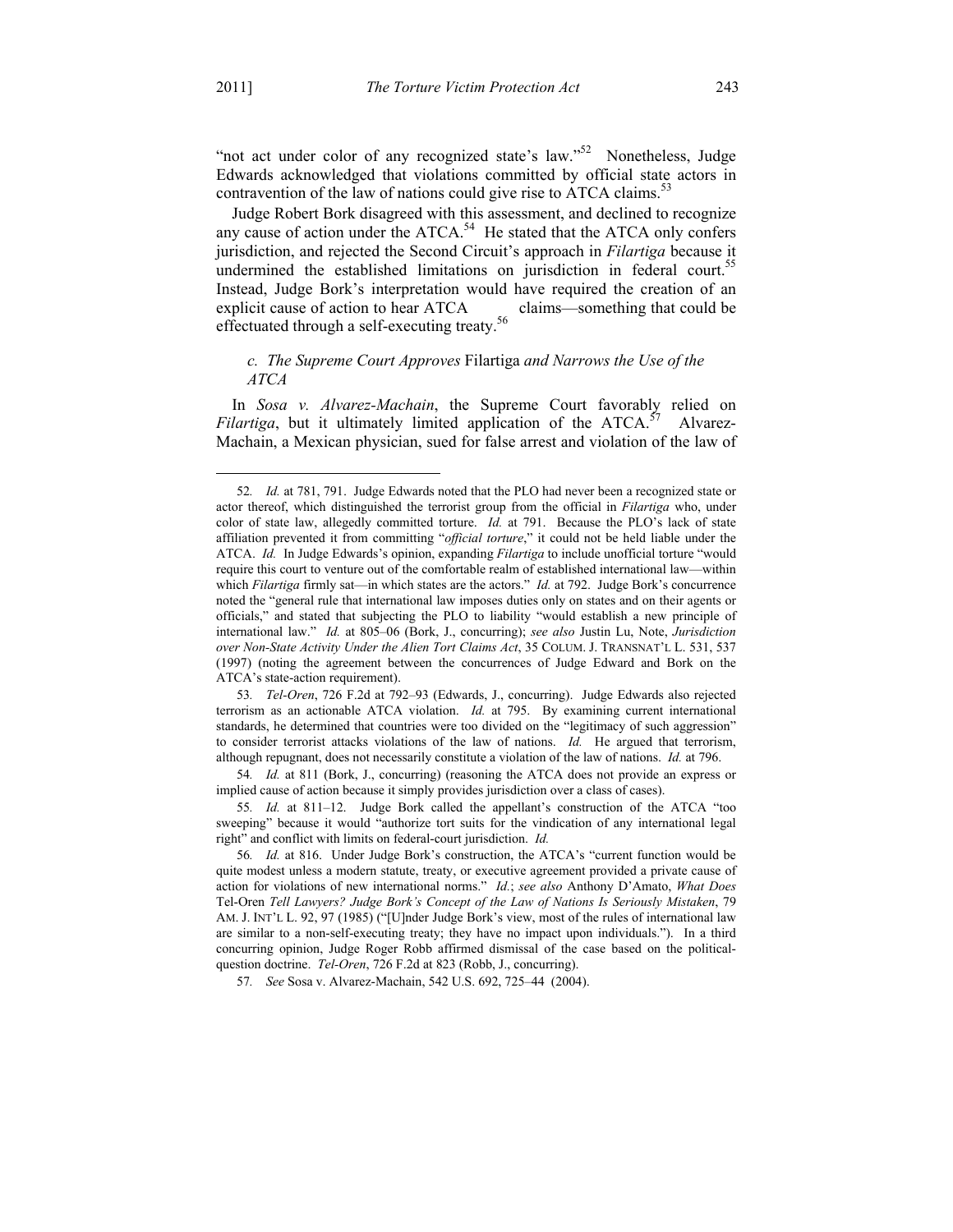nations under the ATCA.<sup>58</sup> DEA officials suspected that Alvarez-Machain had intentionally prolonged the life of a DEA agent captured in Mexico to extend his torture.<sup>59</sup> After the Mexican government refused to assist in Alvarez-Machain's arrest, the DEA secured help from a group of Mexican nationals, including petitioner Jose Francisco Sosa.<sup>60</sup> This group seized Alvarez-Machain from his home in Mexico, detained him overnight in a motel, and then flew him to Texas where federal officers arrested him.<sup>61</sup>

Although the Supreme Court in *Sosa* agreed that district courts could entertain private causes of action for violations of the law of nations,  $62$  the Court rejected Alvarez-Machain's claim and limited the reach of the ATCA.<sup>63</sup> It noted that courts should only recognize claims for violations of international legal customs that are as definite as those accepted at the time of the ATCA's enactment.<sup>64</sup> Alvarez-Machain's claim did not fit within this paradigm.<sup>65</sup> The Court reasoned that Congress intended the Act to invoke jurisdiction for a "relatively modest set of actions," and cautioned courts against expanding the ATCA to include new causes of action.<sup>66</sup>

- 62*. Id.* at 712, 729.
- 63*. Id.* at 724–25, 732.

64*. Id.* at 732 ("[W]e are persuaded that federal courts should not recognize private claims under federal common law for violations of any international law norm with less definite content and acceptance among civilized nations than the historical paradigms familiar when § 1350 was enacted."). Such offenses include "violation of safe conducts, infringement of the rights of ambassadors, and piracy." *Id.* at 724. Under this formulation, the court noted that *Filartiga* properly allowed jurisdiction under the ACA because the Second Circuit had likened torture to piracy. *Id.* at 732; *see also* Terry Collingsworth, *Separating Fact from Fiction in the Debate over Application of the Alien Tort Claims Act to Violations of Fundamental Human Rights by Corporations*, 37 U.S.F. L. REV. 563, 566 (2003) ("The ATCA applies only to violations of the law of nations, which the federal courts have interpreted narrowly to cover only genocide, war crimes, extrajudicial killing, slavery, torture, unlawful detention, and crimes against humanity.").

65*. See Sosa*, 542 U.S. at 733, 738.

66*. Id.* at 720, 728 ("We have no congressional mandate to seek out and define new and debatable violations of the law of nations, and modern indications of congressional understanding of the judicial role in the field have not affirmatively encouraged greater judicial creativity."); *see also* Erin Talati, Comment, *An Open Door to Ending Exploitation: Accountability for Violations of Informed Consent Under the Alien Tort Statute*, 155 U. PA. L. REV. 231, 252–53 (2006) (noting that although *Sosa* did not expressly limit ATCA violations to those existing in 1789, the only acts that would be recognized were those that reached "the degree of international concern" that existed at the time of the founding).

 <sup>58</sup>*. Id.* at 698. The claim for false arrest was raised under the FTCA, 28 U.S.C. § 1346(b)(1), which abrogates federal sovereign immunity for certain personal injury suits caused by the government. *Id.* Alvarez-Machain was arrested (and later acquitted) for the torture and murder of a DEA agent working in Mexico. *Id.* at 697–98.

<sup>59</sup>*. Id.* at 697. DEA agent Enrique Camarena-Salazar was captured in Mexico in 1985, where he was tortured and interrogated for two days in Guadalajara before he was killed. *Id.*

<sup>60</sup>*. Id.* at 698.

<sup>61</sup>*. Id.*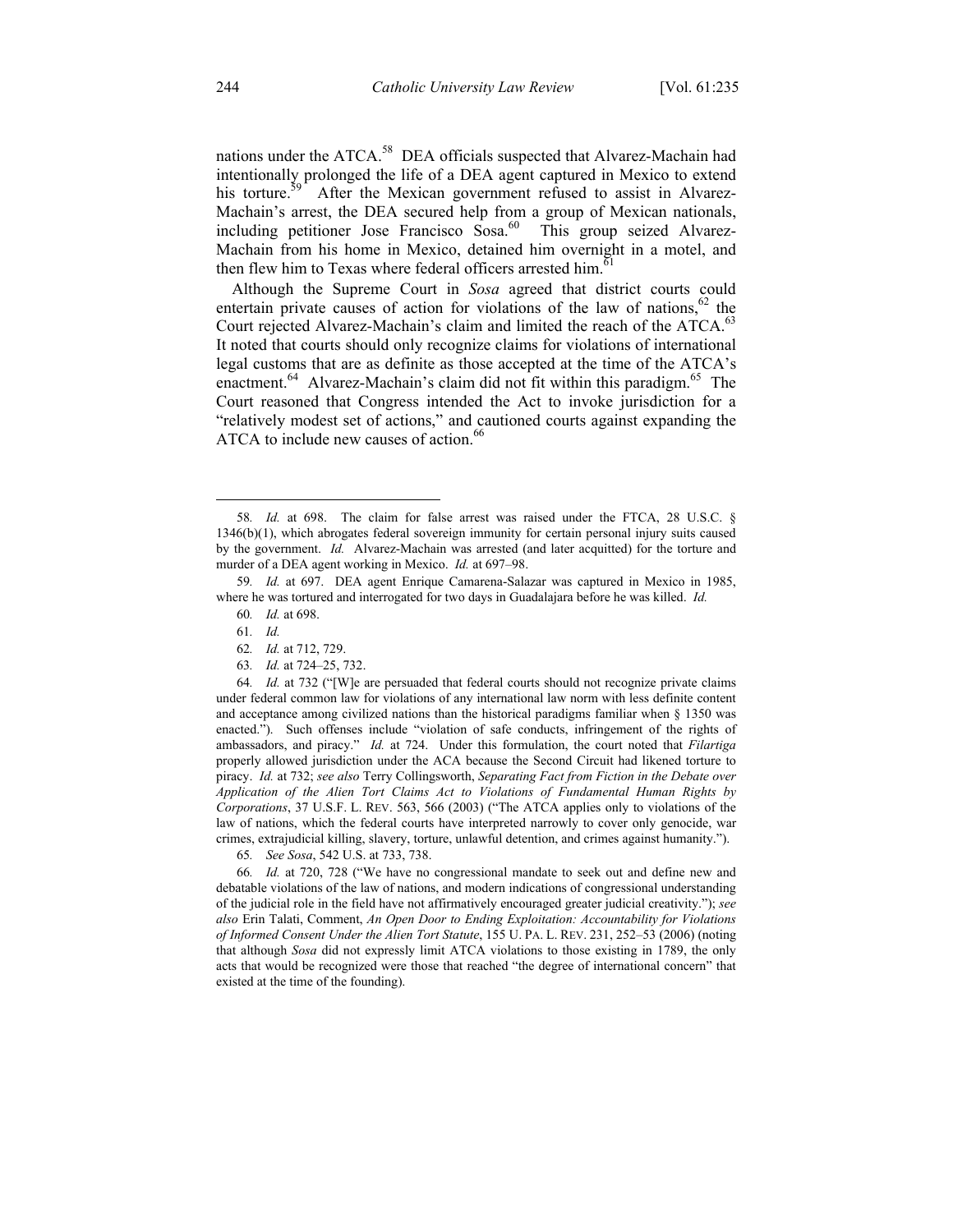In the Supreme Court's view, a potential cause of action under the ATCA should be analyzed according to current constructions and ideals of international law (rather than only those in existence when the law was passed), and such norms must be accepted with the same veracity as those recognized in 1789.<sup>67</sup> Therefore, the Second Circuit in *Filartiga* appropriately likened torture to piracy—a violation recognized during the ATCA's enactment—by assessing the constitutions, agreements, and conventions between nations that existed at the time of the decision.<sup>68</sup> As norms under international law continue to evolve, this test requires courts to continually reassess what constitutes the law of nations, rather than relying on examples from previously adjudicated violations.<sup>69</sup>

#### *4. Corporate Liability Under the ATCA*

#### *a. The* Unocal *Decision*

Plaintiffs who rely on a theory of human-rights violations and successfully prove that their suit involves a violation of the law of nations may attack corporate actors if the opportunity arises.<sup>70</sup> Such actions gained strong precedent beginning in the 1990s, when ATCA claims against corporations sharply increased.<sup>71</sup> Previously, ATCA claims typically had targeted *state* 

70*. See* Christine G. Rolph & Mark A. Miller, *Client Alert: The Steady Rise of Alien Tort Claims Act Lawsuits and the Effects on US Companies*, LATHAM & WATKINS (Sept. 7, 2010), http://www.lw.com/upload/pubContent\_pdf/pub3703\_1.pdf.

 <sup>67</sup>*. See Sosa*, 542 U.S. at 725; Filartiga v. Pena-Irala, 630 F.2d 876, 881, 884 (2d Cir. 1980) (noting that at the time of the decision, torture was prohibited by the constitutions of many nations).

<sup>68</sup>*. See supra* notes 44–46, 64 and accompanying text.

<sup>69</sup>*. See supra* notes 20–21 and accompanying text. Regarding the exercise of judicial power over international norms, *Sosa* expressed that "the door is still ajar subject to vigilant doorkeeping." *Sosa*, 542 U.S. at 729; *see also* Nelson P. Miller, Steven W. Fitschen & William Wagner, Federal Courts Enforcing Customary International Law: The Salutary Effect of Sosa v. Alvarez-Machain *on the Institutional Legitimacy of the Judiciary*, 3 REGENT J. INT'L L. 1, 3 (2005) (observing that the *Sosa* opinion narrows the scope of what may constitute a cause of action under CIL).

<sup>71</sup>*. See* Emeka Duruigbo, *The Economic Cost of Alien Tort Litigation: A Response to Awakening Monster: The Alien Tort Statute of 1789*, 14 MINN. J. GLOBAL TRADE 1, 6–7 (2004); *see also* Rolph & Miller, *supra* note 70, at 2 (noting that ATCA lawsuits originally arose based on state action, but the "landscape changed in the late 1990s when US companies began to feel the brunt of the ATCA"). Concern over the role of corporations in human-rights abuses "emerged in the 1990s as news stories depicting the opportunistic use of child labor, payment of low wages, and abuses in foreign factories helped reshape our attitudes about acceptable behavior for organizations." O.C. FERRELL, JOHN FRAEDRICH & LINDA FERRELL, BUSINESS ETHICS: ETHICAL DECISION MAKING AND CASES 277 (7th ed. 2008); *see also* Nicky Black, *Business Action on Human Rights—Doing No Harm, Good Works, and Good Business in the Developing World*, *in* CORPORATE CITIZENSHIP IN DEVELOPING COUNTRIES: NEW PARTNERSHIP PERSPECTIVES 57, 61 (Esben Rahbek Pedersen & Mahad Huniche eds., 2006) ("The 1990s saw an explosion of human rights activism aimed at the private sector . . . ."); *About Our Program*, HUM. RTS. FIRST, http://www.humanrightsfirst.org/our-work/business-and-human-rights/about-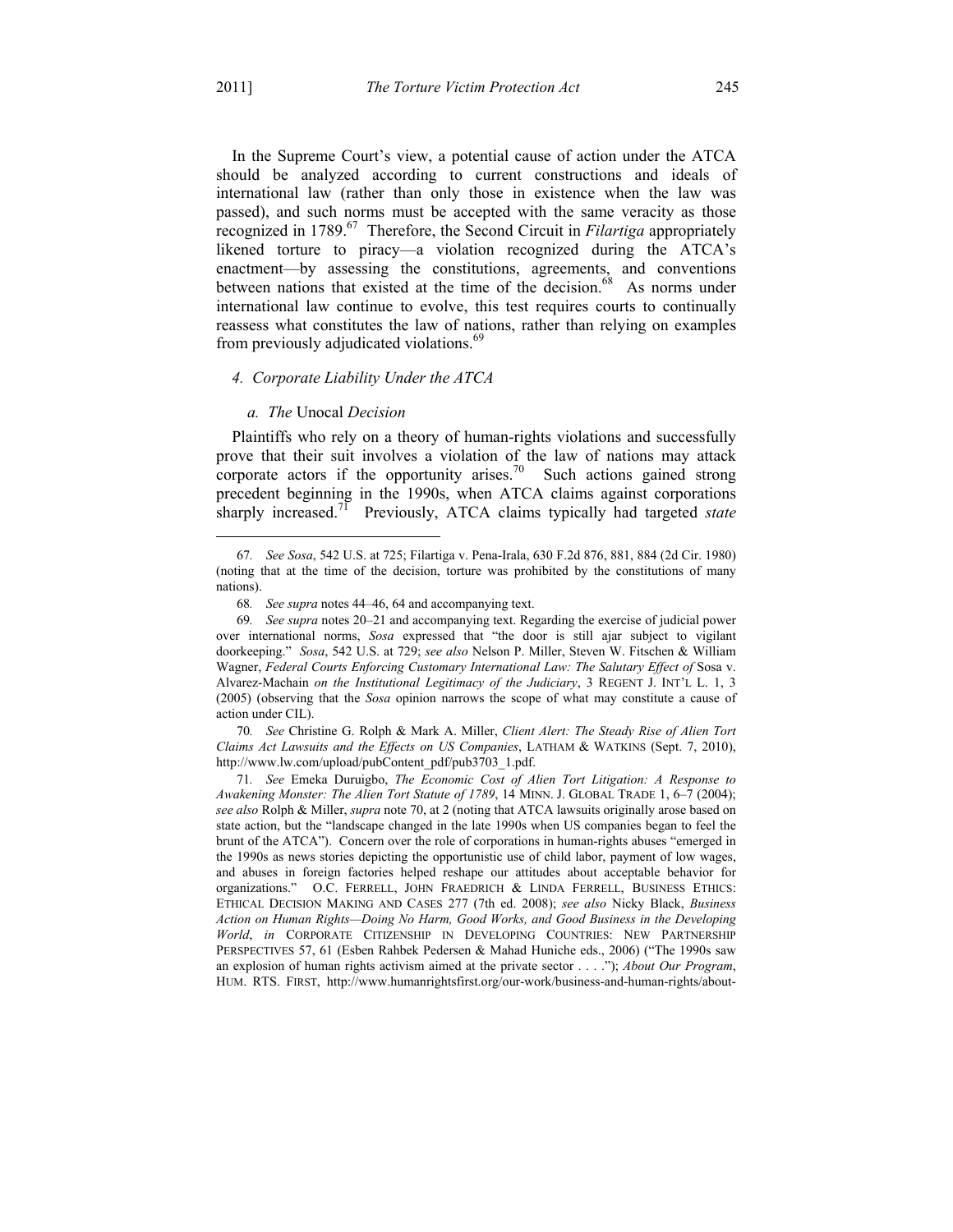actors and agents,<sup>72</sup> but *Doe v. Unocal Corp.* recognized a shift from state agents to corporations as recognized defendants.<sup>73</sup> In *Doe*, Burmese plaintiffs alleged that defendant Unocal, a California-based oil company, had used the Burmese military to enslave farmers, seize their land, and violently force entire villages to relocate to lay a pipeline.<sup>74</sup> The United States District Court for the Central District of California denied Unocal's motion to dismiss.<sup>75</sup> Determining that it had proper subject-matter jurisdiction, the court allowed

73*. Id.* at 6–7; *see* Doe v. Unocal Corp., 963 F. Supp. 880 (C.D. Cal. 1997), *aff'd in part*, *rev'd in part*, 395 F.3d 932 (9th Cir. 2002).

75*. Doe*, 963 F. Supp. at 884.

 $\overline{a}$ 

our-program/ (last visited Sept. 20, 2011) (explaining that the organization began to "explore the intersections between business and human rights in the mid-1990s"). Accordingly, the number of corporate defendants involved in ATCA lawsuits increased "with allegations that the foreign government, insurgents or other individuals inflicting the harm actually were agents of (or in a conspiracy with) the corporate defendants." J. Russell Jackson, *Alien Tort Claims Act Cases Keep Coming*, NAT'L L.J., Sept. 14, 2009, at 32. Additionally, the expansion of jurisdiction under the ATCA allowed new causes of action to be brought against corporations, further augmenting the number of ATCA lawsuits. *Id.*

<sup>72</sup>*. See* Duruigbo, *supra* note 71, at 6–7. Although international law is "States-centric," Professor Emeka Duruigbo recognizes that the "dominance of the State has been whittled down and non-state actors . . . have been accepted as subjects of international law." *Id.* at 37. He also notes that the broadening scope of the proper subjects of international law "has not reached multinational corporations," but he acknowledges that there is a "growing clamor for a change in this area" as a result of the increasing global influence of multinational corporations. *Id.* at 37– 38.

<sup>74</sup>*. Doe*, 963 F. Supp. at 883. Along with Unocal and several of its executives, the plaintiffs named as defendants the French corporation, Total S.A., Myanmar Oil and Gas Enterprise (MOGE), and State Law and Order Restoration Council (SLORC). *Id.* The court found that MOGE and SLORC were immune from the suit based on the Federal Sovereign Immunities Act. *Id.* at 888. The lawsuit focused on Unocal's pipeline project in a natural gas field in Burma, called the Yadana Field. Manuel Velasquez, *UNOCAL in Burma*, SANTA CLARA UNIV. (Nov. 3, 2005), http://www.scu.edu/ethics/practicing/focusareas/business/Unocal-in-Burma.html. The plaintiff, EarthRights International, sued on behalf of the victims and called the Yadana Pipeline Project "one of the world's most controversial natural gas development projects" because of the human-rights violations allegedly committed by the companies involved—including "forced labor, land confiscation, rape, torture, [and] murder." *The Yadana Pipeline*, EARTHRIGHTS INT'L, http://www.earthrights.org/campaigns/yadana-pipeline (last visited Sept. 20, 2011); *see also What We Do*, EARTHRIGHTS INT'L, http://www.earthrights.org/ (last visited Sept. 20, 2011) (highlighting Earth Right's representation of the Unocal plaintiffs). Various human-rights groups met with Unocal to discuss these alleged abuses, and a consultant for the company reported that "egregious human rights violations" were occurring; however, the Yadana Pipeline Project continued. Velasquez, *supra*. In a letter to the *New York Times*, Roger C. Beach, Chairman and Chief Executive of Unocal, defended the project as generating jobs and other opportunities for poor residents of Burma (now Myanmar). Roger C. Beach, Letter to the Editor, *Isolating Myanmar Would Only Cause Hardship for Its People*, N.Y. TIMES, Dec. 19, 1996, at A28 (stating that the company and its affiliates "adhered to strict standards on employment practices" and denying the use of forced labor).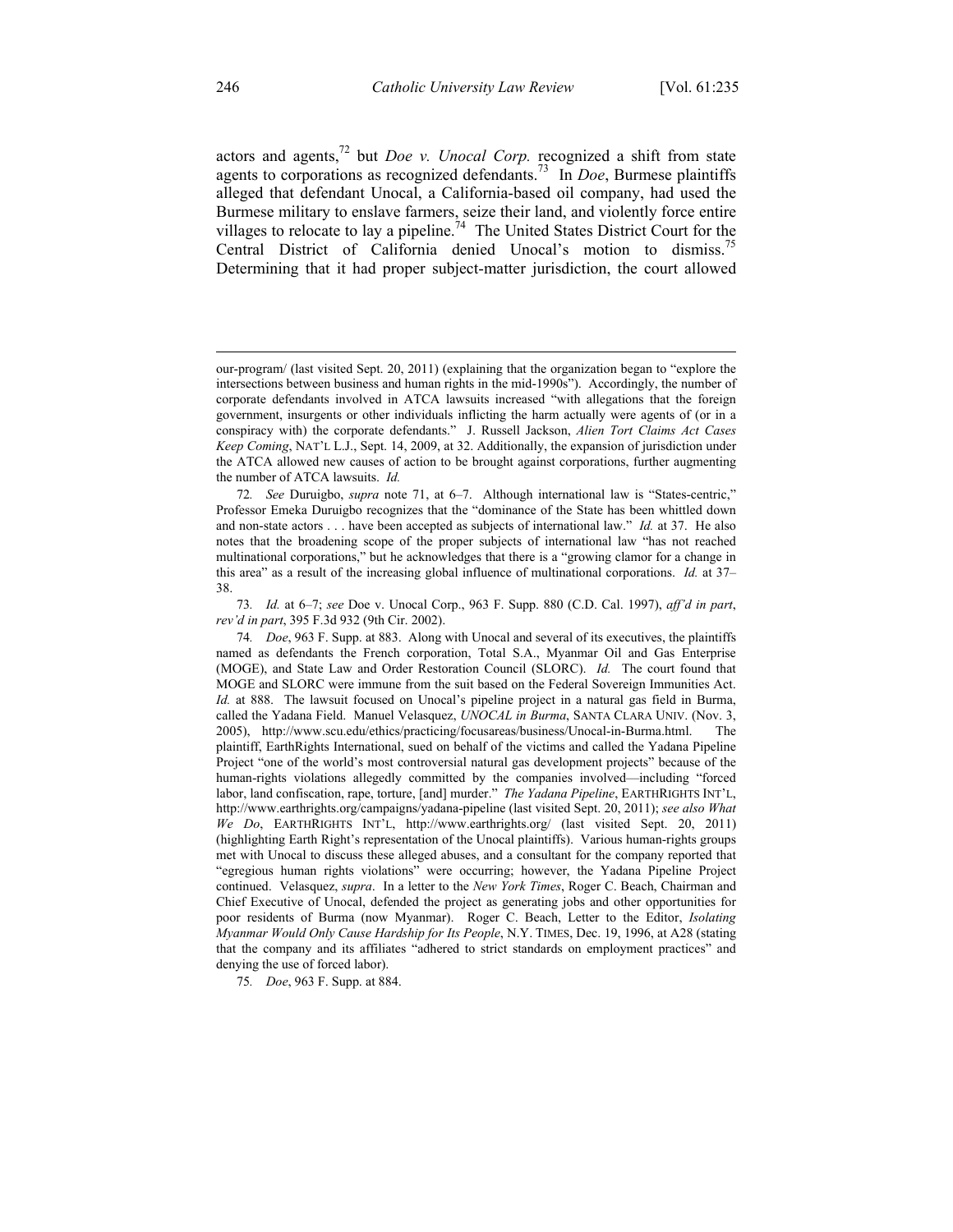plaintiffs to pursue their ATCA claim against the company.<sup>76</sup> After the Ninth Circuit's order for rehearing, Unocal settled with the plaintiffs in 2005.<sup>77</sup>

### *b. ATCA Lawsuits Against Corporations*

After the *Unocal* decision, "[ATCA] jurisprudence has been dominated by cases alleging human rights . . . abuses by multinational corporations."<sup>78</sup> As businesses became subject to ATCA lawsuits, they attempted to challenge the Act; however, they were largely unsuccessful because prior case law clearly permitted ATCA claims for violations of the law of nations.<sup>79</sup> For example, in *Carmichael v. United Technologies Corp.*, the Fifth Circuit entertained a suit by a citizen of Great Britain against a Texas-based corporation for torture and imprisonment.<sup>80</sup> In *Sinaltrainal v. Coca-Cola Co.*, the plaintiffs alleged that the corporate defendants aided and abetted in the murder and torture of union leaders.<sup>81</sup> Relying on prior case law, the Eleventh Circuit rejected defendant Coca-Cola's argument that corporate defendants could not be liable under the ATCA.<sup>82</sup> Similarly, the Second Circuit willingly reviewed a suit by Sudanese plaintiffs against a Canadian corporation for alleged human rights violations in *Presbyterian Church of Sudan v. Talisman Energy, Inc.*; ultimately, however, the court affirmed summary judgment in favor of the defendant corporation.<sup>83</sup>

#### *c. The Second Circuit Questions Corporate Liability*

Despite such precedent, the Second Circuit held in *Kiobel v. Royal Dutch Petroleum Co.* that the ATCA does not provide jurisdiction over corporations for violations of the law of nations.<sup>84</sup> In *Kiobel*, Nigerian plaintiffs brought suit under the ATCA, and alleged that three oil companies aided and abetted

 <sup>76</sup>*. Id.* In 2003, the Ninth Circuit ordered a rehearing en banc, vacating the previous decision of that circuit. *Doe*, 395 F.3d at 978–79. In its order, the Ninth Circuit stated that the 2002 decision could not be cited as precedent. *Id.*

 <sup>77.</sup> Liesbeth F.H. Enneking, *Crossing the Atlantic? The Political and Legal Feasibility of European Foreign Direct Liability Cases*, 40 GEO. WASH. INT'L L. REV. 903, 903 n.3 (2009).

 <sup>78.</sup> Duruigbo, *supra* note 71, at 7 (noting *Unocal* "opened the floodgates in this arena" by allowing federal courts to exercise jurisdiction over a multinational corporation for human rights violations).

 <sup>79.</sup> Collingsworth, *supra* note 64, at 565 (noting that ATCA case law was "well reasoned, strongly supported by precedent, and nearly unanimous in holding that the ATCA does allow claims for violations of the law of nations").

 <sup>80. 835</sup> F.2d 109, 110, 115 (5th Cir. 1988) (finding that the plaintiff failed to show a causal connection between his imprisonment and torture and the corporation's actions).

 <sup>81. 578</sup> F.3d 1252, 1258 (11th Cir. 2009).

<sup>82</sup>*. Id.* at 1263 (citing Romero v. Drummond Co., 552 F.3d 1303, 1315 (11th Cir. 2008)); Aldana v. Del Monte Fresh Produce, N.A., 416 F.3d 1242, 1250–51 (11th Cir. 2005)).

 <sup>83. 582</sup> F.3d 244, 247–48 (2d Cir. 2009). According to plaintiffs, the defendant energy company aided and abetted and conspired with the government to commit genocide, torture, and war crimes during its oil exploration in Southern Sudan. *Id.* at 251.

 <sup>84. 621</sup> F.3d 111, 145 (2d Cir. 2010), *petition for cert. filed*, 80 U.S.L.W. 3019 (U.S. Jun. 6, 2011) (No. 10-1491).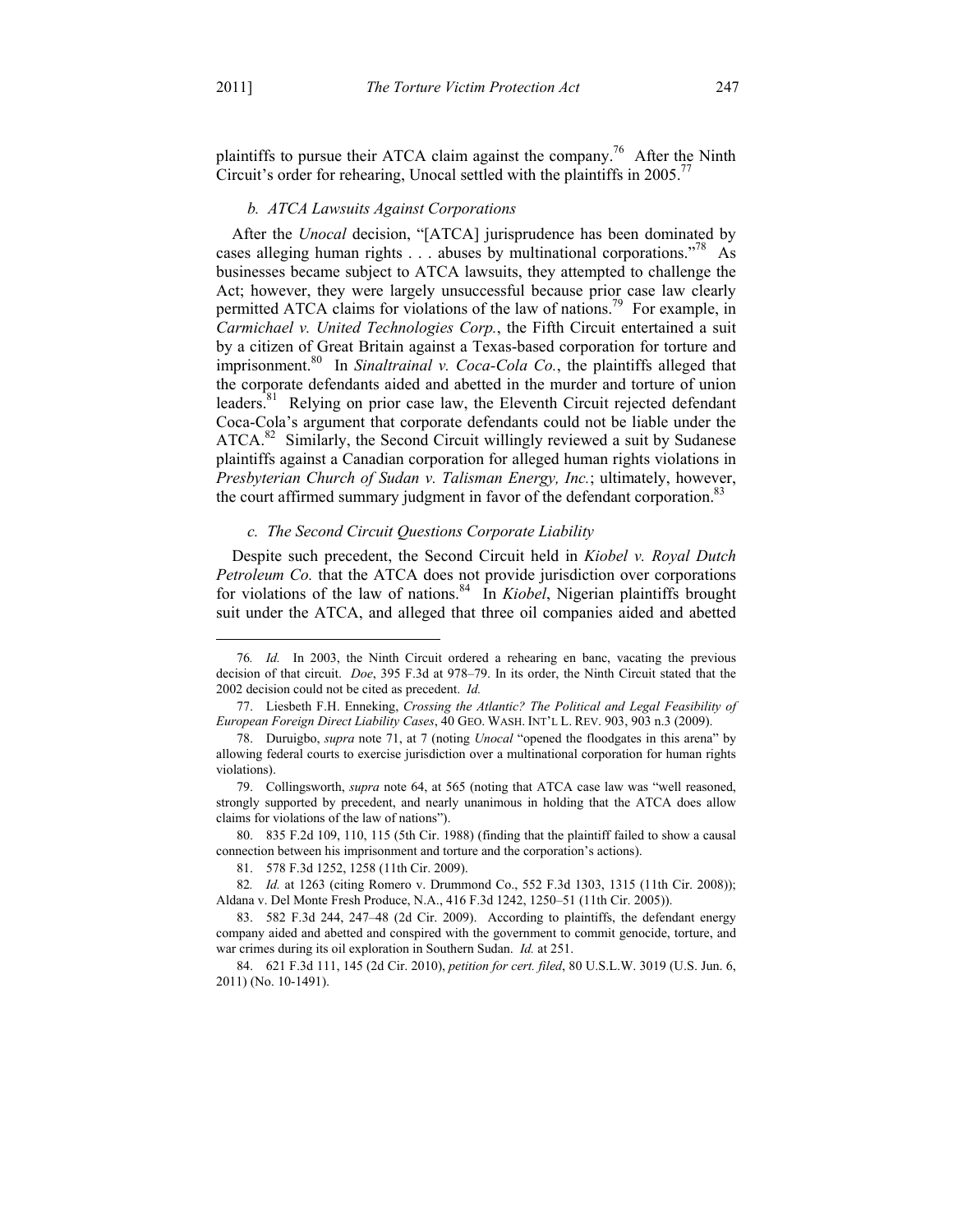the Nigerian government in brutally attacking and arresting Ogoni residents, as well as causing property destruction.<sup>85</sup> The Second Circuit dismissed the claim for lack of subject-matter jurisdiction, and justified its departure from *Presbyterian Church* by pointing out that the court in that case had simply presumed permissibility of corporate liability under the ATCA, but had not specifically ruled on the issue.<sup>86</sup>

In *Kiobel*, the court distinguished between corporate obligations under domestic and international law, and argued that although corporations are often considered "persons" subject to liability in the United States, this national determination was "entirely irrelevant" to determining corporate liability under international-law customs. $87$  According to the Second Circuit, courts have found liability of natural persons for violations of international law permissible, whereas corporate liability has consistently been rejected.<sup>88</sup>

#### *i. Early Reactions to* Kiobel

In his concurrence, Judge Pierre Leval adamantly rejected the majority's finding that international law does not apply to corporations.<sup>89</sup> He argued that the majority's opinion serves to protect those who violate human rights if they "simply  $\dots$  tak[e] the precaution of conducting the heinous operation in the corporate form." Agreeing with Judge Leval's concurrence, the United Agreeing with Judge Leval's concurrence, the United States District Court for the Northern District of Illinois rejected *Kiobel*'s holding in *Holocaust Victims of Bank Theft v. Magyar Nemzeti Bank*, and held that an international banking institution could be liable for genocide under the

 <sup>85</sup>*. Id.* at 123. ("Specifically, plaintiffs brought claims of aiding and abetting (1) extrajudicial killing; (2) crimes against humanity; (3) torture or cruel, inhuman, and degrading treatment; (4) arbitrary arrest and detention; (5) violation of the rights to life, liberty, security, and association; (6) forced exile; and (7) property destruction."). The Nigerian residents brought suit against three corporate defendants: Netherland-based Royal Dutch Petroleum, British Shell Transport and Trading Company, and a Nigerian-based subsidiary of Shell. *Id.* In their opening brief, the plaintiffs stated that Shell's oil production violated elementary environmental practices, which resulted in "catastrophic effects" in the Ogoni region and ignited local protests. Opening Brief for Plaintiffs-Appellants at 6, Kiobel v. Royal Petroleum Co., 621 F.3d 111 (2d. Cir. 2010) (No. 06-4800). Plaintiff Dr. Barinem Kiobel, an executive council member for a political subdivision of Nigeria, allegedly opposed the council's plan to use violence against the protestors to guarantee Shell's oil extraction in the region. *Id.* at 6–7. The plaintiffs allege that Kiobel was arrested and tortured while a task force designed to "restore order" in Ogoni raided the area, "[breaking] into homes, shooting or beating anyone . . . raping . . . forcing villagers to flee and abandon their homes, and burning, destroying or looting property." *Id.* at 9–10.

<sup>86</sup>*. Kiobel*, 621 F.3d at 124–25.

<sup>87</sup>*. Id.* at 117 n.11.

<sup>88</sup>*. Id.* at 119. *But see* Ingrid Wuerth, *The Alien Tort Statute and Federal Common Law: A New Approach*, 85 NOTRE DAME L. REV. 1931, 1961–62 (2010) ("Although corporate liability is frequently rejected in international criminal law because many domestic legal systems do not impose criminal liability on corporations, this reasoning does not apply in the civil context.").

<sup>89</sup>*. Kiobel*, 621 F.3d at 150 (Leval, J., concurring).

<sup>90</sup>*. Id.*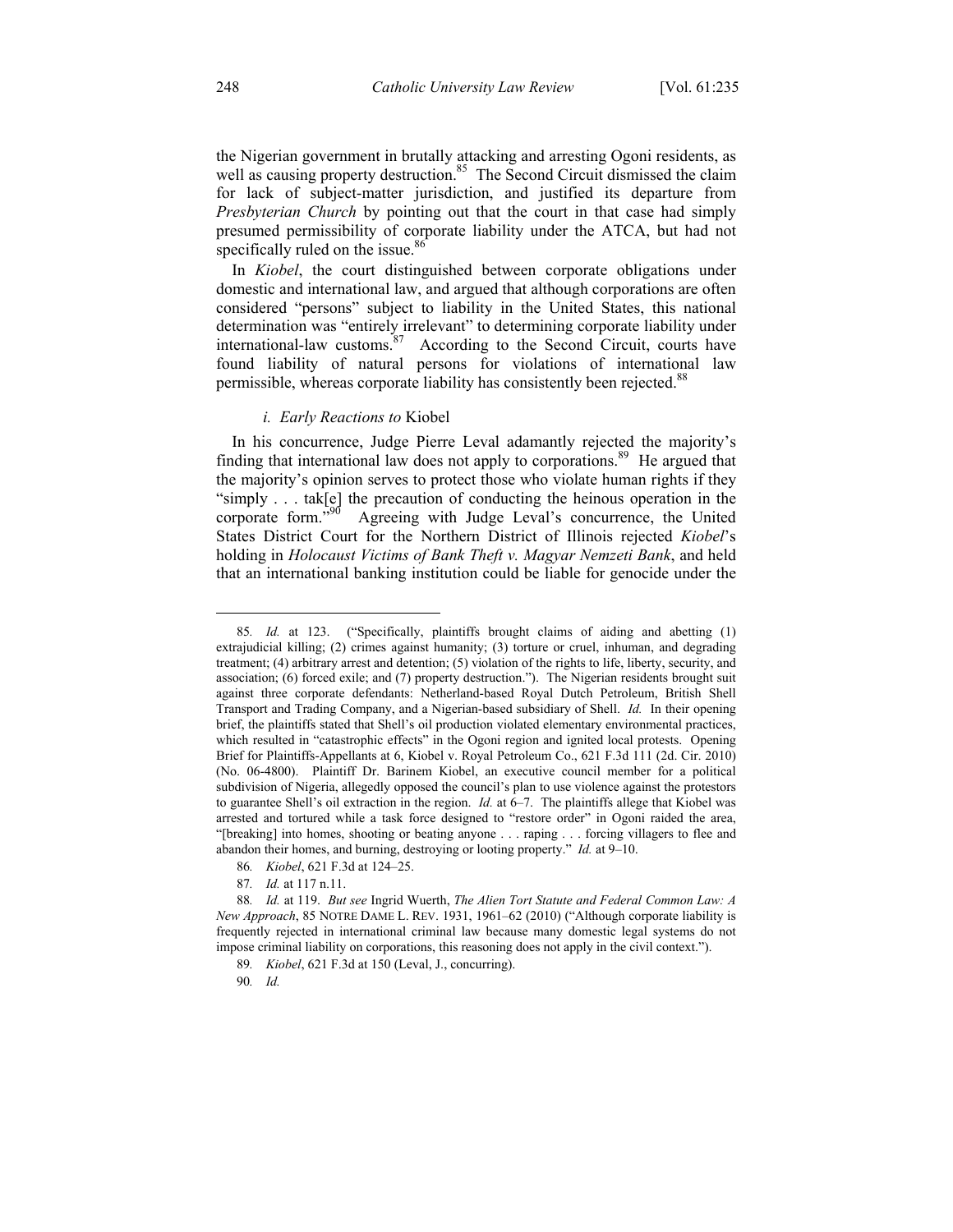ATCA.<sup>91</sup> The court looked to "persuasive precedent" and international humanitarian goals to determine that it had jurisdiction over the Hungarian Jews' suit against the bank for allegedly withholding funds from Holocaust victims.<sup>92</sup>

# *ii. The D.C. and Seventh Circuits Decline to Follow the Second Circuit*

In July 2011, the D.C. and Seventh Circuits rejected the Second Circuit's decision in *Kiobel*. 93 In *Flomo v. Firestone Natural Rubber Co.*, the Seventh Circuit stated that "[t]he factual premise of the majority opinion in the *Kiobel* case is incorrect," as corporations have been held liable in the past for violating the law of nations. $94$  The court also mused that even if corporations had not previously faced liability, the court could still enforce international norms by finding corporate liability.95 In holding that the ATCA applies to corporations in *Doe v. Exxon Mobil Corp.*, the D.C. Circuit similarly found that the Second Circuit improperly focused on whether the law of nations allows individuals to sue corporate actors.<sup>96</sup> The D.C. Circuit viewed the legal issue as one of agency law, and found that corporations can be liable for damages under the ATCA when its agents violate international customary laws.<sup>97</sup>

Although the Seventh and D.C. Circuits rejected *Kiobel* because they viewed it as an "outlier" case that mischaracterized the law, <sup>98</sup> the Second Circuit's decision may ultimately prompt more courts—and eventually the Supreme Court—to decide whether corporations are liable under the ATCA.<sup>99</sup> The decision will likely continue to cause other circuits to reevaluate the presumption that corporate liability is permissible under the  $ATCA$ <sup>100</sup>

1

97*. Id.* at \*85 ("[C]orporate liability is consistent with the purpose of the [ATCA].").

100*. See* John B. Bellinger III, *Will Federal Court's* Kiobel *Ruling End Second Wave of Alien Tort Statute Suits?*, WASH. LEGAL FOUND. (Nov. 12, 2010), http://www.wlf.org

 <sup>91.</sup> Holocaust Victims of Bank Theft v. Magyar Nemzeti Bank, No. 10 C 1884, 2011 WL 1900340, at \*1 (N.D. Ill. May 18, 2011).

<sup>92</sup>*. Id.*

<sup>93</sup>*. See* Flomo v. Firestone Natural Rubber Co., 643 F.3d 1013, 1017 (7th Cir. 2011); Doe v. Exxon Mobil Corp., No. 09-7125, 2011 U.S. App. LEXIS 13934, at \*84 (D.C. Cir. July 8, 2011).

<sup>94</sup>*.* 643 F.3d at 1017 (discussing the dissolution of German companies that assisted the Nazi Government) (citations omitted).

<sup>95</sup>*. Id.* ("There is always a first time for litigation to enforce a norm; there has to be. There were no multinational prosecutions for aggression and crimes against humanity before the Nuremberg Tribunal was created.").

<sup>96</sup>*.* 2011 U.S. App. LEXIS 13934, at \*84–85.

<sup>98</sup>*. See Flomo*, 643 F.3d at 1017; *Doe*, 2011 U.S. App., at \*84.

 <sup>99.</sup> Gwendolyn Wilber Jaramillo, *Second Circuit Holds That Corporations are Not Proper Defendants Under the Alien Tort Statute*, CORP. SOC. RESP. & L. (Sept. 19, 2010), http://www.csrandthelaw.com/2010/09/articles/litigation/alien-tort-statute/second-circuit-holdsthat-corporations-are-not-proper-defendants-under-the-alien-tort-statute/ (calling the *Kiobel* decision "one of the most significant [ATCA] decision[s] in years," but noting that the decision does not mark the end of ATCA lawsuits against corporations).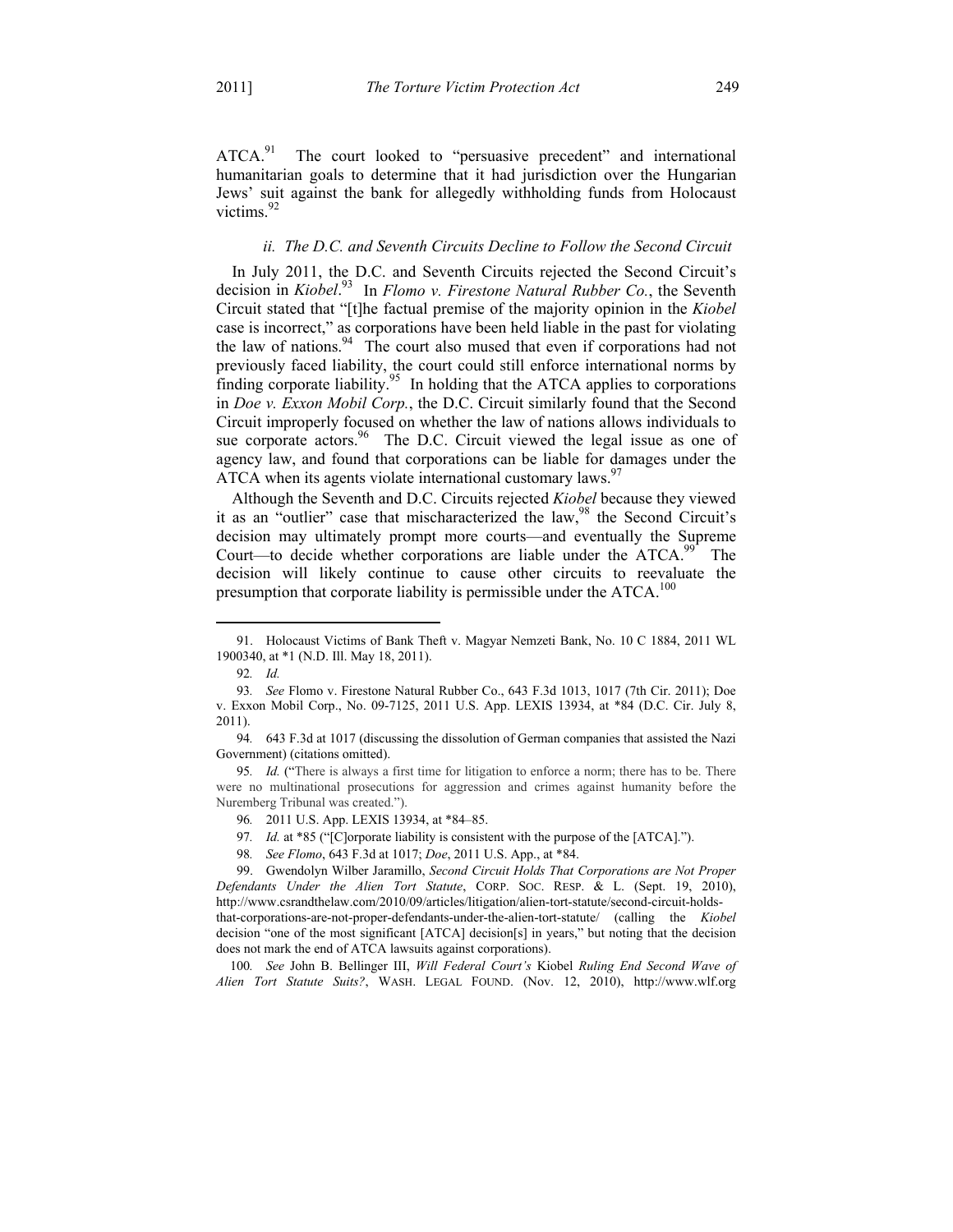# *B. Codification of the* Filartiga *Decision: Enactment of the Torture Victim Protection Act*

Concerned in part by Judge Bork's concurrence in *Tel-Oren*, Congress enacted the Torture Victim Protection Act in 1992, which essentially codified the *Filartiga* decision.<sup>101</sup> The TVPA states:

An individual who, under actual or apparent authority, or color of law, of any foreign nation—

(1) subjects an individual to torture shall, in a civil action, be liable for damages to that individual; or

(2) subjects an individual to extrajudicial killing shall, in a civil action, be liable for damages to the individual's legal representative, or to any person who may be a claimant in an action for wrongful death.<sup>102</sup>

This act provides clear actionable wrongs (torture and extrajudicial killings) and remedies—elements absent from the ATCA.<sup>103</sup>

# *1. Explicit Definitions: Torture and Extrajudicial Killings*

Unlike the ATCA, the TVPA defines torture and extrajudicial killings, thus providing clear guidelines for courts to determine if a violation of the Act has occurred.<sup>104</sup> The TVPA specifies that the extrajudicial killing must be unauthorized and deliberate.<sup>105</sup> The statute's lengthy description of torture

 102. Torture Victim Protection Act of 1991, Pub L. No. 102-256, § 2(a), 106 Stat. 73, 73 (codified as amended at 28 U.S.C. § 1350 note (2006)).

103*. Id.* § 3.

 $\overline{a}$ 

104*. Id.*

<sup>/</sup>publishing/publication\_detail.asp?id=2213 (speculating that in the event of an appeal to the Supreme Court and a grant of certiorari, *Kiobel* will likely be upheld); Konrad L. Cailteux & Jeremy T. Grabill, *Foreign Tort Suits Under 221 Year-Old Law Ruled Out Against Corporations*, WASH. LEGAL FOUND. (Sept. 20, 2010), http://wlflegalpulse.com/2010/09/20/foreign-tort-suitsunder-221-year-old-law-ruled-out-against-business-defendants/ (discussing the unavoidable impact of the *Kiobel* decision on ATCA jurisprudence).

<sup>101</sup>*. See* H.R. REP. NO. 102-367, at 4 (1991), *reprinted in* 1992 U.S.C.C.A.N. 84, 86 ("Judge Bork questioned the existence of a private right of action under the Alien Tort Claims Act, reasoning that separation of powers principles required an explicit . . . grant by Congress . . . . The TVPA would provide such a grant, and would also enhance the remedy already available under [the ATCA] . . . ."); *see also* Tracy Bishop Holton, *Cause of Action to Recover Civil Damages Pursuant to the Law of Nations and/or Customary International Law*, *in* 21 CAUSES OF ACTION (SECOND) 327, 347 (2003) ("The TVPA was inspired by a plurality decision rendered by a divided panel of the D.C. Circuit in [*Tel-Oren*], particularly the concurring opinion of Judge Robert Bork, which deftly asserted that the [ATCA] provided jurisdiction only and not a cause of action." (citing H.R. REP. NO. 102-367, at 4)).

<sup>105</sup>*. Id.* § 3(a). The TVPA defines "extrajudicial killing" as "deliberated killing not authorized by a previous judgment pronounced by a regularly constituted court affording all the judicial guarantees which are recognized as indispensable by civilized peoples. . . . [but not] such killing that, under international law, is lawfully carried out under the authority of a foreign nation." *Id.*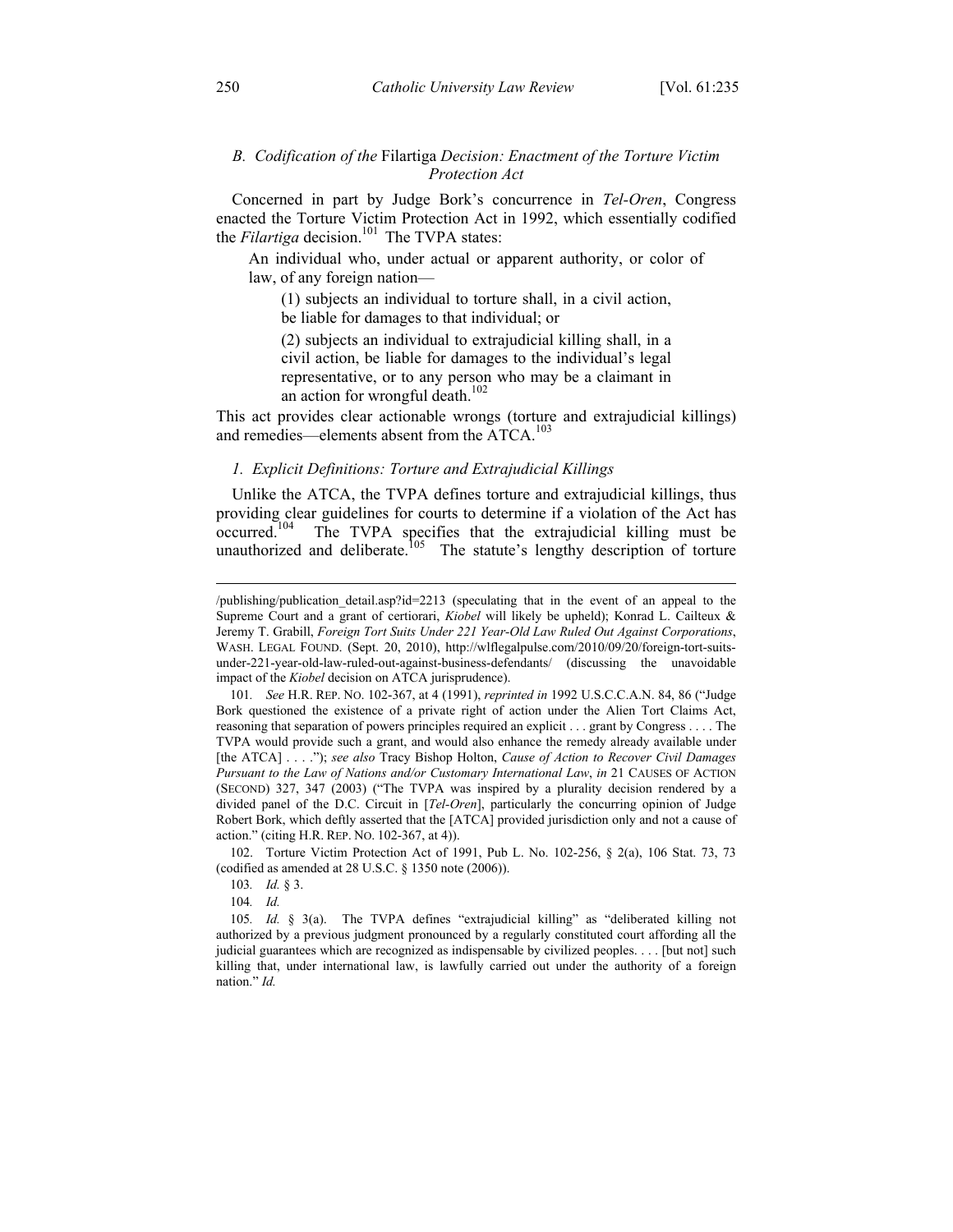includes mental and physical suffering caused by intentionally inflicted pain, threats of death, actual or threatened application of substances designed to distort the senses, or threats that a third party will be subject to such treatment.<sup>106</sup>

# *2. "Color of Law": The State-Actor Requirement*

To incur liability under the TVPA, individuals must have acted under "color of law."<sup>107</sup> This stipulation essentially allows courts to impose liability on private actors if their allegedly wrongful act would otherwise be deemed a state action,<sup>108</sup> such as when private individuals act in conjunction with or are aided by state officials.<sup>109</sup> Plaintiffs must prove that the alleged torture or extrajudicial killing involved a "symbiotic relationship between a private actor and the government."<sup>110</sup> Courts have interpreted this to permit liability only

(B) the administration or application, or threatened administration or application, of mind altering substances or other procedures calculated to disrupt profoundly the senses or the personality;

(C) the threat of imminent death; or

(D) the threat that another individual will imminently be subjected to death, severe physical pain or suffering, or the administration or application of mind altering substances or other procedures calculated to disrupt profoundly the senses or personality.

#### *Id.*

<u>.</u>

107*. Id.* § 2(a).

108*. See* Samuel L. David, *A Foul Immigration Policy: U.S. Misinterpretation of the Non-Refoulement Obligation Under the Convention Against Torture*, 19 N.Y.L. SCH. J. HUM. RTS. 769, 801 (2003) (noting that the "Supreme Court has established that the phrase 'under color of law' is essentially synonymous with the 'state action' requirement of the Fourteenth Amendment," and explaining that a private party may be considered a public actor if the private party "performs what would otherwise be a government function").

109*. See* Kadic v. Karadzic, 70 F.3d 232, 245 (2d Cir. 1995).

 110. Romero v. Drummond Co., 552 F.3d 1303, 1317–18 (11th Cir. 2008) (holding that the plaintiffs failed to meet the state-action requirement because they did not offer evidence of state involvement in the alleged assassination and torture of union leaders). The Supreme Court utilizes various tests when determining whether state action is present. *See* Estate of Rodriquez v. Drummond Co., 256 F. Supp. 2d 1250, 1265 (N.D. Ala. 2003) ("The United States Supreme Court has articulated four alternative tests for the state action question: (1) the public function

<sup>106.</sup> *Id.* § 3(b). The TVPA defines "torture" as:

<sup>[</sup>A]ny act, directed against an individual in the offender's custody or physical control, by which severe pain or suffering (other than pain or suffering arising only from or inherent in, or incidental to, lawful sanctions), whether physical or mental, is intentionally inflicted on that individual for such purposes as obtaining from that individual or a third person information or a confession, punishing that individual for an act that individual or a third person has committed or is suspected of having committed, intimidating or coercing that individual or a third person, or for any reason based on discrimination of any kind; and

<sup>(2)</sup> mental pain or suffering refers to prolonged mental harm caused by or resulting from—

<sup>(</sup>A) the intentional infliction or threatened infliction of severe physical pain or suffering;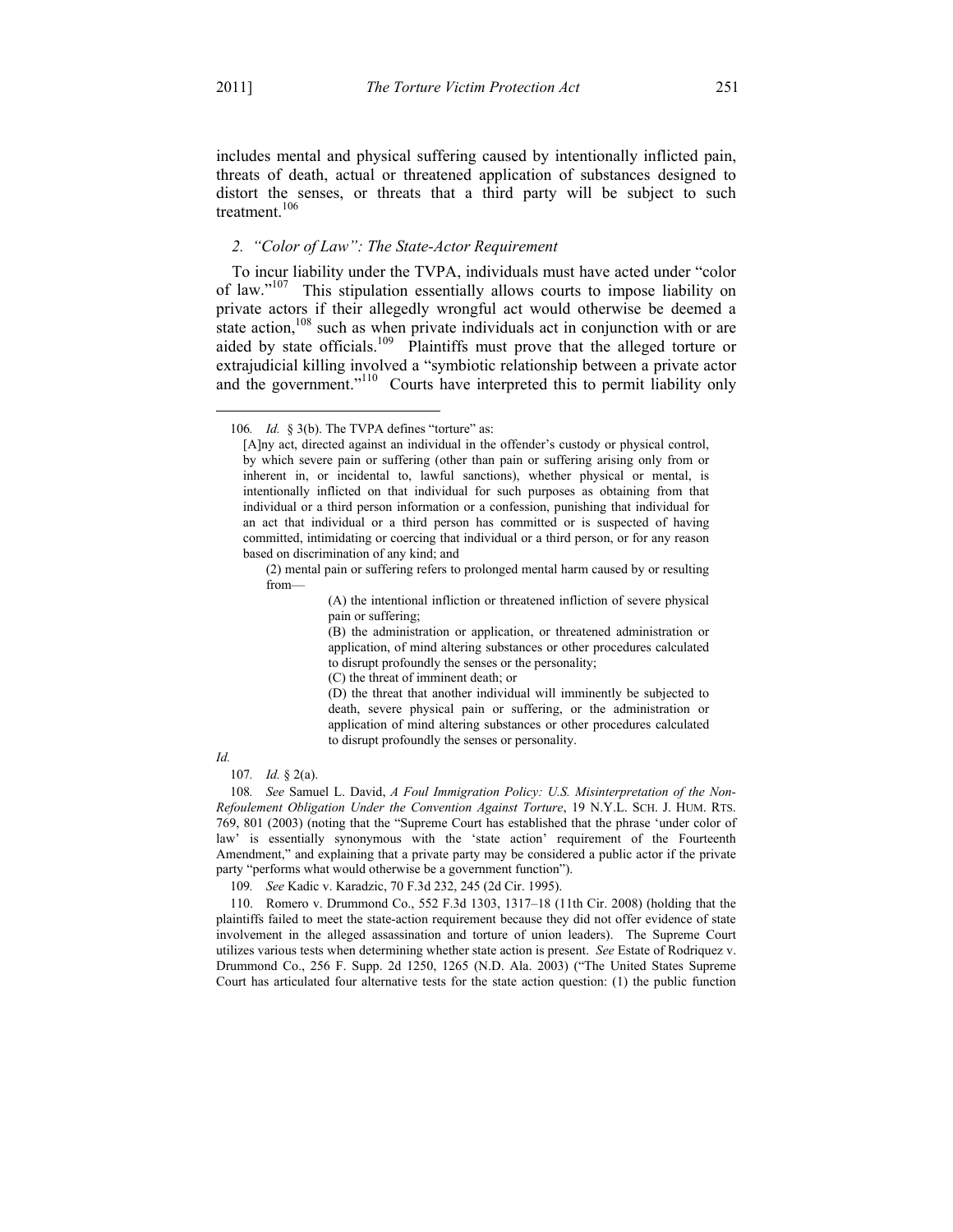when an actor has (1) "specific knowledge and intent to assist in the violation," (2) actually assists in the violation, and (3) recognizes his or her role in perpetrating the unlawful act. $^{111}$ 

In *Romero v. Drummond Co.*, the Eleventh Circuit affirmed the district court's dismissal of the plaintiff's TVPA claim for failure to show a "symbiotic relationship" between the corporate defendant and the Columbian government.<sup>112</sup> The plaintiffs—representatives and affiliates of a trade union—brought suit against the company for allegedly paying paramilitary agents to torture and kill union leaders.<sup>113</sup> However, the plaintiffs' evidence only established a "general relationship" between the paramilitary operatives and the Columbian government, and thus failed to meet the state-actor requirement.<sup>114</sup> As *Romero* demonstrates, the Eleventh Circuit requires As *Romero* demonstrates, the Eleventh Circuit requires plaintiffs pursuing a TVPA claim not only to allege facts that show torture or extrajudicial killing, but also to show a close nexus between such torture and a clear sanction by the state.<sup>115</sup>

# *3. Effect of the Legislation on the ATCA*

Early versions of the TVPA introduced before the House and Senate during the mid-1980s revealed that the purpose of the Act was to provide a civil cause of action for both alien and domestic torture victims, including those residing

 111. Rosaleen T. O'Gara, Note, *Procedural Dismissals Under the Alien Tort Statute*, 52 ARIZ. L. REV. 797, 807 (2010) (citing Presbyterian Church of Sudan v. Talisman Energy, Inc., 453 F. Supp. 2d 633, 668 (S.D.N.Y. 2006)).

113*. Id.* at 1309.

115*. Id.* at 1317.

 $\overline{a}$ 

test; (2) the symbiotic relationship test; (3) the nexus test; and (4) the joint action test."). Under the public-function test, state action may exist when a private entity exercises "powers traditionally exclusively reserved to the State." Jackson v. Metro. Edison Co., 419 U.S. 345, 352–53 (1974). Similarly, the Supreme Court has found state action to exist under the symbioticrelationship test when a privately operated restaurant was financed by public funds and owned by an agent of the state. Burton v. Wilmington Parking Auth., 365 U.S. 715, 723–24 (1961) (using the symbiotic-relationship test to find that the restaurant had violated the Equal Protection Clause of the Fourteenth Amendment—an amendment only applicable to *state* action—by denying service to an African American). Under the "sufficiently close nexus" test, courts examine the connections that exist between the private action and the government. *Jackson*, 419 U.S. at 351 (dismissing an action against a corporation for wrongfully terminating electrical services and holding that Pennsylvania did not have sufficient connections to the corporation's actions for the customer to hold the state liable under the Fourteenth Amendment). Lastly, under the joint-action test, state action may arise from "a willful participant [who acts] in joint action with the State or its agents." Dennis v. Sparks, 449 U.S. 24, 27 (1980).

 <sup>112. 552</sup> F.3d 1303, 1317 (11th Cir. 2008).

<sup>114</sup>*. Id.* at 1317 (noting that to prove state action, "[t]he relationship must involve the subject of the complaint"). The court excluded the plaintiff's key declarations as inadmissible hearsay, and refused to allow the plaintiffs to introduce testimony from a former member of the Colombian Army because it was discovered after the district court's decision. *Id.* at 1317–18. Considering all the admissible evidence, the court found an insufficient basis to demonstrate the government's involvement. *Id.*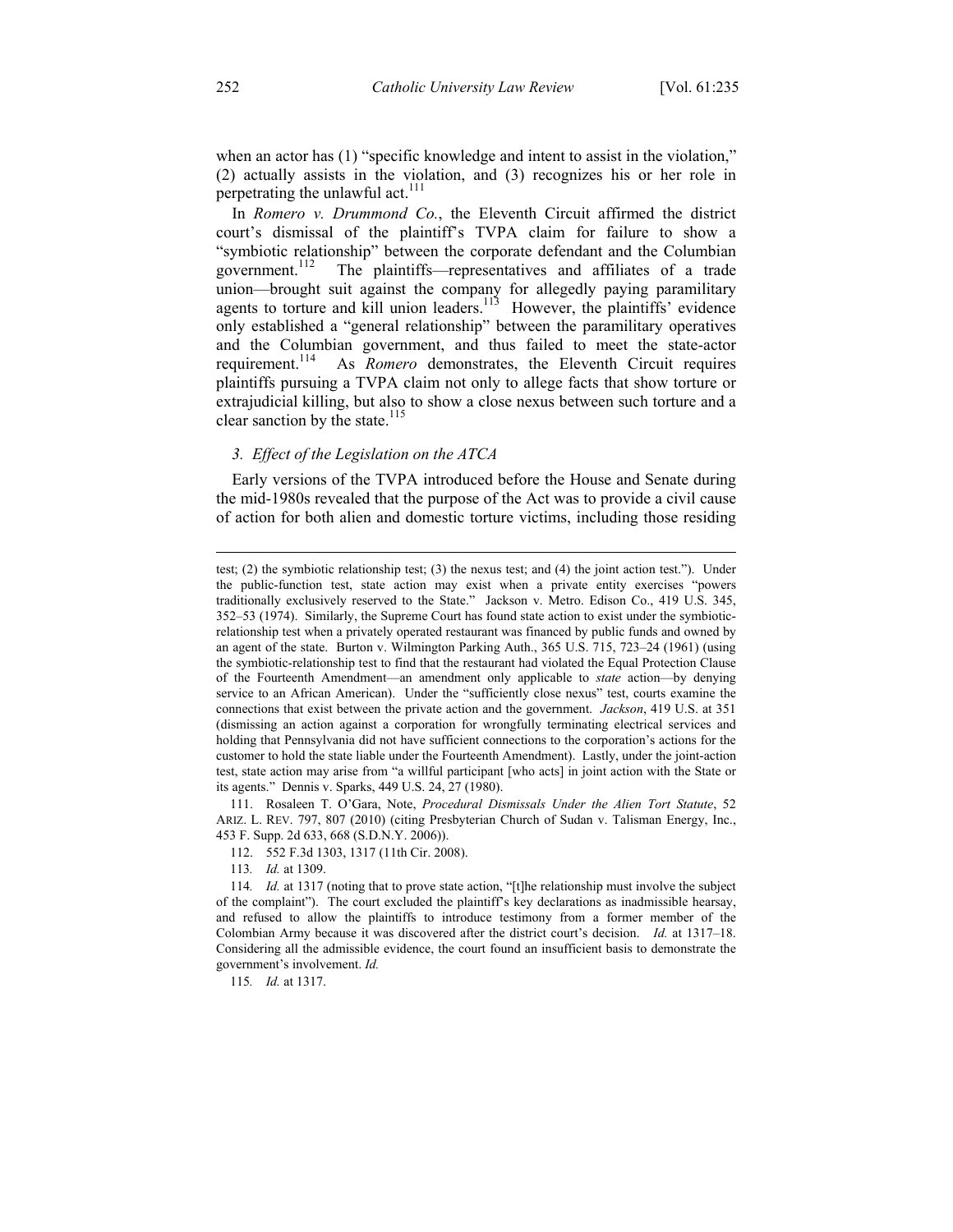in the United States—a category of persons formerly excluded by the ATCA.<sup>116</sup> Proponents of the TVPA expected the Act "to reinforce, to support, and to strengthen" the ATCA by expanding its scope and extending redress to U.S. citizens.<sup>117</sup> Moreover, proponents hoped that express language of the TVPA would complement the ATCA and eliminate concerns among those judges who questioned whether human-rights violations constituted recognized claims under the ATCA.<sup>118</sup>

The TVPA did not repeal or replace the ATCA in any way; therefore, plaintiffs may still bring actions alleging a violation of the law of nations under both the ATCA and the TVPA.<sup>119</sup> In fact, Congress indicated that the ATCA continued to have important functions following the TVPA's enactment, which demonstrates that Congress intended the TVPA to expand and clarify the earlier statute.<sup>120</sup>

120*. See* H.R. REP. NO. 102-367, at 4 (1991); *Beanal*, 969 F. Supp. at 380 ("Considering that the TVPA 'enhances' rather than shrinks the scope of remedies under [the ATCA], there is no reason to conclude that by enacting the TVPA Congress took away causes of action for torture and extrajudicial killings under [the ATCA]."); *see also* Enahoro v. Abubakar, 408 F.3d 877, 888 (7th Cir. 2005) ("The two acts . . . are not competing provisions but are meant to be complementary and mutually reinforcing (if somewhat coextensive)."); Hilao v. Estate of Marcos, 103 F.3d 767, 778 (9th Cir. 1996) ("The TVPA . . . was intended to codify judicial decisions recognizing such a cause of action under the Alien Tort Claims Act." (citation omitted)), *abrogated in part by* Wal-Mart Stores, Inc. v. Dukes, 131 S.Ct. 2541 (2011); Wiwa v. Royal Dutch Petroleum Co., No. 96 CIV. 8386 (KMW), 2002 WL 319887, at \*4 (S.D.N.Y. Feb. 28, 2002) ("[N]o court . . . since the enactment of the TVPA has held that the TVPA in any way preempts ATCA claims for torture and extrajudicial killings.").

1

 <sup>116.</sup> S. REP. NO. 102-249, at 2–3 (1991) (noting that the legislation, which was first introduced in 1986, was intended to protect "any" individual subjected to torture or extrajudicial killing under color of law); *see also The Torture Victim Protection Act: Hearing and Markup Before the Comm. on Foreign Affairs and its Subcomm. on Human Rights & Int'l Orgs. of the H.R. on H.R. 1417*, 100th Cong. 1 (1988) [hereinafter *TVPA Hearing and Markup*] (statement of Rep. Gus Yatron) (noting that Congressman Yatron, Chairman, Subcomm. on Human Rights and International Organizations, introduced the TVPA along with two other congressmen during the 99th Congress). This hearing introduced a bill that was "virtually identical" to the version of the TVPA eventually enacted in 1991. H.R. REP. NO. 102-367, at 5–6 (1991), *reprinted in* 1992 U.S.C.C.A.N. 84, 88. A version of the bill was also introduced in the 101st Congress before passage in the 102nd Congress. *See id.* During the subcommittee hearing, Michael H. Posner, executive director for the Lawyers Committee for Human Rights, noted that the Act clarifies the ATCA by expressly providing relief to U.S. citizens. *See TVPA Hearing and Markup*, *supra*, at 19 (statement of Michael H. Posner).

<sup>117</sup>*. TVPA Hearing and Markup*, *supra* note 116, at 19.

<sup>118</sup>*. Id.* at 8 (statement of Father Robert Drinan on behalf of the American Bar Association).

<sup>119</sup>*. See* Beanal v. Freeport-McMoRan, Inc., 969 F. Supp. 362, 381 (E.D. La. 1997), *aff'd* 197 F.3d 161 (5th Cir. 1999) (refusing to repeal the ATCA by implication and noting that the TVPA provides no clear intent to invalidate the ATCA, nor are the two statutes inconsistent with each other); *see also* United States v. United Cont'l Tuna Corp., 425 U.S. 164, 168 (1976) ("It is, of course, a cardinal principle of statutory construction that repeals by implication are not favored."); *cf.* Posadas v. Nat'l City Bank, 296 U.S. 497, 503 (1936) (stating that an act may be repealed by implication only if the two statutes "irreconciabl[y] conflict" or the later act is "clearly intended as a substitute").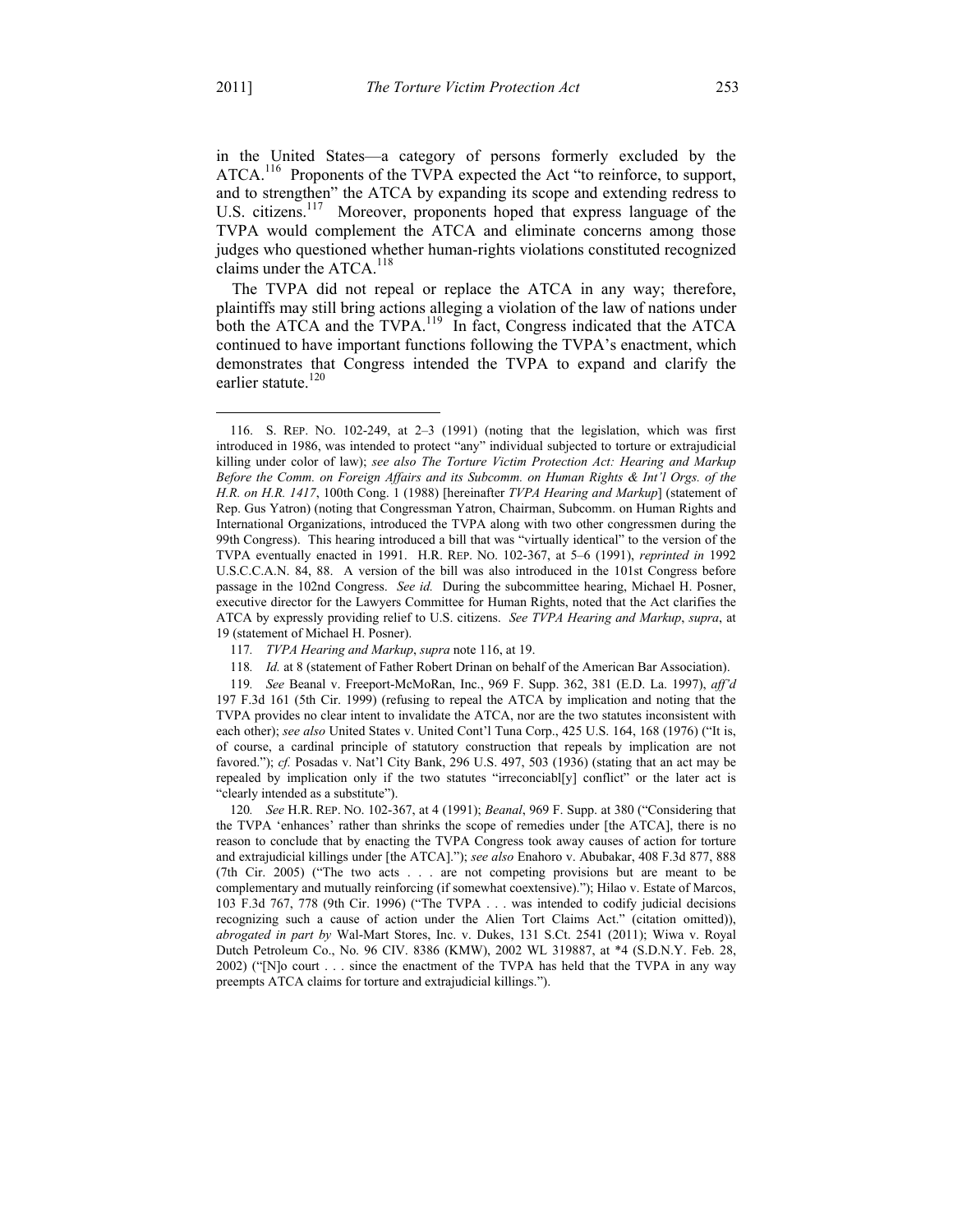### II. THE CIRCUIT COURTS' INTERPRETATION OF "INDIVIDUAL" UNDER THE TVPA

#### *A. The Name Game: Persons, Human Beings, and Individuals*

Although the TVPA helped ameliorate confusion regarding appropriate causes of action under the ATCA, the language of the TVPA raised an important new question: do corporations qualify as "individuals" subject to liability under the  $Act?^{121}$ 

The term "individual"—used to describe human beings—is sometimes distinguished from "persons," which includes both natural bodies and nonliving entities.122 However, in *Clinton v. City of New York*, the Supreme Court held that the term "individual" may also include "persons."123 *Clinton* involved challenges to the Line Item Veto Act, which granted the President authority to veto portions of a bill.<sup>124</sup> The jurisdictional provision of the Act allowed "individuals" to file suit.<sup>125</sup> The Supreme Court looked to legislative intent for guidance on how to interpret this term, and found that "individual" was not meant to exclude corporate plaintiffs or "persons."<sup>126</sup> Although some courts have adopted *Clinton*'s reasoning and held that corporations qualify as "individuals" under the TVPA, others have continued to make distinctions between the meanings of the two terms.<sup>127</sup>

# *B. The TVPA Applies Only to Human Beings: The Second Circuit Approach*<sup>128</sup>

In *Khulumani v. Barclay National Bank*, victims of South African apartheid sued corporations for violations of international law under the ATCA and TVPA.<sup>129</sup> Plaintiffs claimed that the corporate defendants had allied with the

<u>.</u>

124*. See id.* at 421, 436–37; Line Item Veto Act, Pub. L. No. 104-130, 110 Stat. 1200 (1996), *invalidated by Clinton*, 524 U.S. at 421. The Supreme Court found that the Act, which essentially allowed the president to cancel portions of a bill without presentment to both houses of Congress, was unconstitutional. *Clinton*, 524 U.S. at 421, 445–46.

 125. Line Item Veto Act, § 3(a)(1); *Clinton*, 524 U.S. at 428 (permitting "any individual adversely affected" to file a claim).

126*. Clinton*, 524 U.S. at 429.

127*. See, e.g.*, Mujica v. Occidental Petroleum Corp., 381 F. Supp. 2d 1164, 1176 (C.D. Cal. 2005) (rejecting the characterization of corporations as "individuals").

 129. 504 F.3d 254, 258 (2d Cir. 2007) (per curiam), *aff'd sub nom. by an equally divided court* Am. Isuzu Motors, Inc. v. Ntsebeza, 553 U.S. 1028 (2008).

<sup>121</sup>*. See infra* Parts II.B–C.

<sup>122</sup>*. See* Joseph Vining, *The Mystery of the Individual in Modern Law*, 52 VILL. L. REV. 1, 12 (2007).

 <sup>123. 524</sup> U.S. 417, 428 (1998) (pointing to Congress's intent for "the word 'individual' to be construed as synonymous with the word 'person'").

 <sup>128.</sup> The D.C. and Ninth Circuits have also followed this approach. However, the D.C. Circuit did not elaborate on its ruling and the Ninth Circuit's decision was based primarily on construing the term "individual" consistently throughout the statute. *See* Doe v. Exxon Mobil Corp., No. 09-7125, 2011 U.S. Dist LEXIS 13934, at \*136–37 (D.C. Cir. July 8, 2011); Bowoto v. Chevron Corp., 621 F.3d 1116, 1126 (9th Cir. 2010).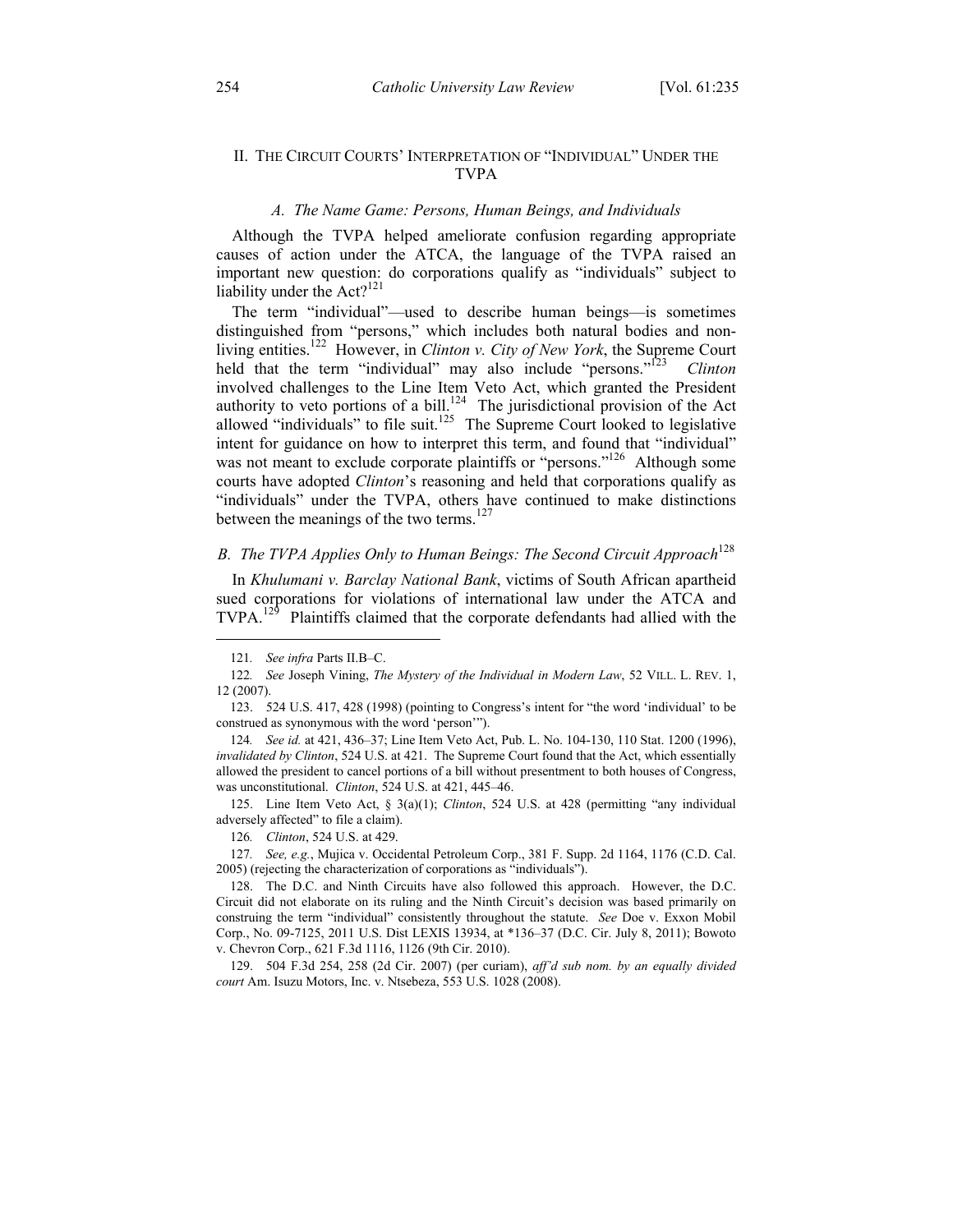South African government to perpetuate a racially oppressive system of apartheid against black Africans.<sup>130</sup>

The Second Circuit dismissed the TVPA claim because the plaintiffs failed to link any of the defendants to state action.<sup>131</sup> Judge Edward R. Korman, concurring in part and dissenting in part, explained that "individual" generally means "human being"—a term that applies to natural persons and thus excludes corporations.<sup>132</sup> He further reasoned that the TVPA uses the term "individual" to describe potential victims and defendants, and "only *natural persons* can be the 'individual' victims of acts that inflict 'severe pain and suffering."<sup>133</sup> Thus, Judge Korman concluded that the term must be construed similarly in both portions of the statute, and rejected corporate liability under the TVPA.<sup>134</sup>

Similarly, in *Beanal v. Freeport-McMoRan, Inc.*, the court dismissed an Indonesian resident's TVPA claim against a corporation for alleged human rights violations and genocide.<sup>135</sup> Considering various definitions of "individual," the court found that the term generally excludes classes and institutions, and accordingly did not include corporations.<sup>136</sup> The court

1

133*. Khulumani*, 504 F.3d at 323 (Korman, J., concurring in part) (emphasis added) (quoting *In re Agent Orange*, 373 F. Supp. 2d at 56); *see also* Mujica v. Occidental Petroleum Corp., 381 F. Supp. 2d 1164, 1176 (C.D. Cal. 2005) (acknowledging the TVPA's employ of "individual" to describe both defendants and victims, and stating that "[t]he Court does not believe it would be possible for corporations to be tortured or killed. The Court also does not believe it would be possible for corporations to feel pain and suffering"); Friedman v. Bayer Corp., No. 99-CV-3675, 1999 WL 33457825, at \*1–2 (E.D.N.Y. Dec. 15, 1999) (granting the defendant's motion to dismiss the plaintiff's TVPA claims, which alleged that the defendants collaborated with Nazi Germany to commit crimes such as torture and slave labor against the plaintiffs for several reasons, including the fact that TVPA claims are generally applied only to individual defendants).

134*. Khulumani*, 504 F.3d at 323–24 (Korman, J., concurring in part) (quoting *In re Agent Orange*, 373 F. Supp. 2d, at 56).

 135. 969 F. Supp. 362, 365, 384 (E.D. La. 1997), *aff'd* 197 F.3d 161 (5th Cir. 1999). The Fifth Circuit affirmed the district court's dismissal of the TVPA claim for pleading insufficiencies and did not reach the issue of corporate liability under the TVPA. *Beanal*, 197 F.3d at 169.

136*. Beanal*, 969 F. Supp. at 382 (defining "individual" as "'a single person as distinguished from a group or class, and also, very commonly, a private or natural person as distinguished from a partnership, corporation, or association . . . it may, in proper cases, include a corporation.'" (quoting BLACK'S LAW DICTIONARY 773 (6th ed. 1996))). Moreover, in *Jove Engineering, Inc. v. IRS*, the Eleventh Circuit rationalized that the term "individual" in the Bankruptcy Code does

<sup>130</sup>*. Id.* 

<sup>131</sup>*. Id.* at 260.

<sup>132</sup>*. Id.* at 324 (Korman, J., concurring in part) (quoting *In re* Agent Orange Prod. Liab. Litig., 373 F. Supp. 2d 7, 56 (E.D.N.Y. 2005)). The D.C. Circuit has also denied corporate liability under the TVPA, simply stating that "the plain reading of the statute strongly suggests that it only covers human beings, and not corporations." Doe v. Exxon Mobil Corp., 393 F. Supp. 2d 20, 28 (D.D.C. 2005), *aff'd in part and rev'd in part*, No. 09-7125, 2011 U.S. App. LEXIS 13934 (D.C. Cir. July 8, 2011). Although the D.C. Circuit's 2011 decision upheld the dismissal of a TVPA claim against the corporation, it acknowledged that a corporation can be liable for aiding and abetting under the ATS. *Doe*, 2011 U.S. App. LEXIS 13934, at \*84.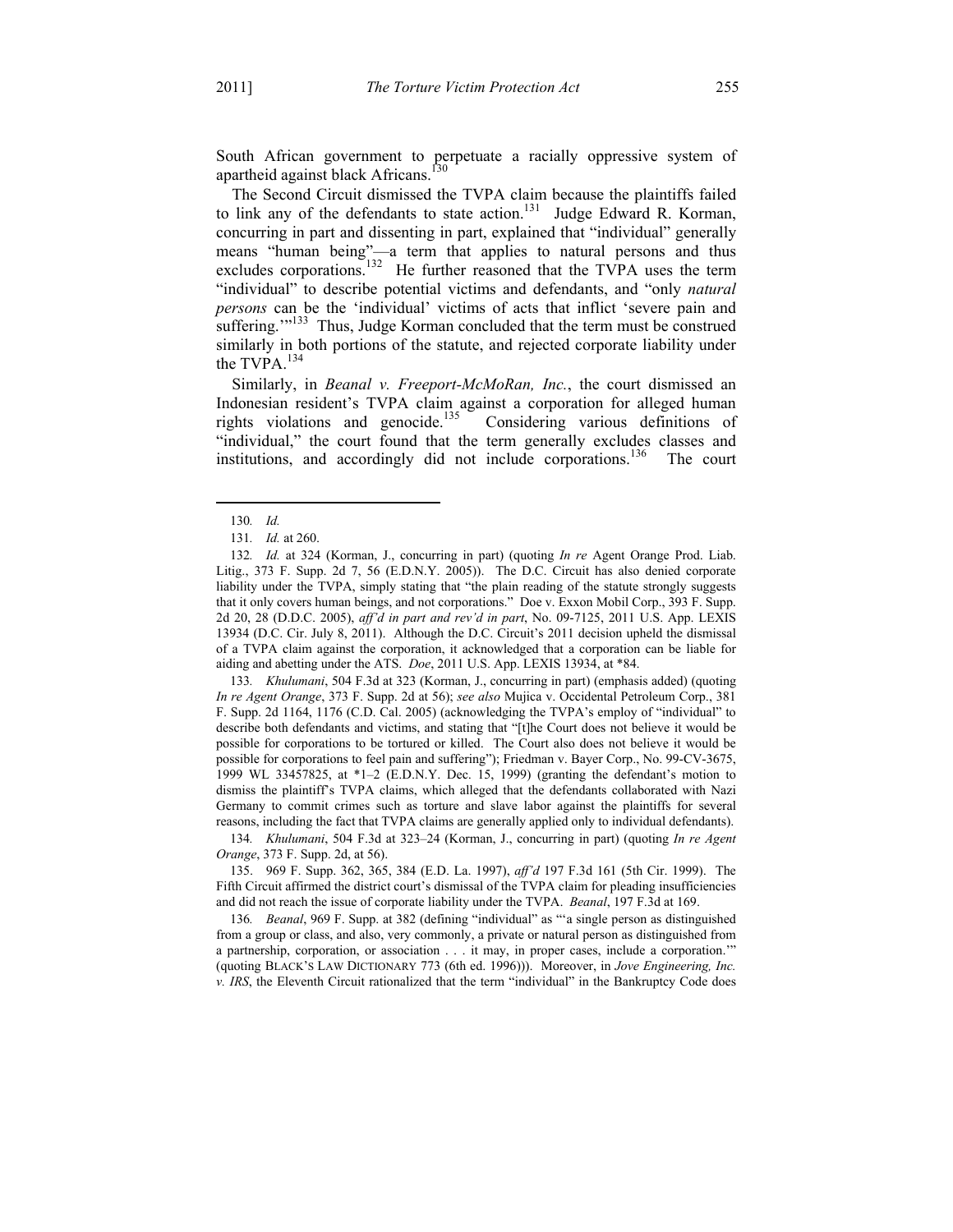reasoned that this construction of "individual" did not conflict with the legislative intent of the Act, as Congress did not address corporate liability when drafting the TVPA, but instead chose the term "individual" to ensure foreign states could not be liable under the Act. $137$ 

# *C. The TVPA Holds "Persons" Liable: The Eleventh Circuit Approach*

In *Estate of Rodriquez v. Drummond Co.*, the United States District Court for the Northern District of Alabama held that corporations could be liable under the TVPA,<sup>138</sup> and rejected the *Beanal* court's analysis in favor of the reasons provided in *Sinaltrainal v. Coca-Cola Co.*139 The *Rodriquez* court found that the TVPA must permit actions against corporations absent explicit exclusion by Congress.<sup>140</sup> The court cited *Sinaltrainal v. Coca-Cola Co.*,<sup>141</sup> which had determined that "'individual' is synonymous with 'person."<sup>142</sup> Therefore, the court held that because corporations are "generally viewed the same as a person . . . it is reasonable to conclude that had Congress intended to exclude corporations from liability under the TVPA, it could and would have expressly stated so."<sup>143</sup>

The Eleventh Circuit affirmed the *Rodriquez* holding that corporations could be held liable under the TVPA in *Romero v. Drummond Co.*<sup>144</sup> Subsequently in *Sinaltrainal*, while only briefly addressing the corporate question, the Eleventh Circuit relied on *Romero* to affirm to the district court's holding.<sup>145</sup>

# III. APPLYING THE TVPA TO CORPORATE DEFENDANTS: A SHOWING OF CONGRESSIONAL INTENT

The Eleventh Circuit's consideration of the ATCA and its role in framing and passing the TVPA provides a more well-reasoned analysis of the

 $\overline{a}$ 

not pertain to corporate defendants based on ordinary definitions of the term "individual." 92 F.3d 1539, 1551 (11th Cir. 1996) (citing BLACK'S LAW DICTIONARY 773 (6th ed. 1996)).

<sup>137</sup>*. Beanal*, 969 F. Supp. at 382 (citing S. REP. NO. 102-249, at \*7 (1991)).

 <sup>138. 256</sup> F. Supp. 2d 1250, 1267 (N.D. Ala. 2003).

<sup>139</sup>*. See id.* at 1266–67.

<sup>140</sup>*. Id.* at 1267.

<sup>141</sup>*. See id.* at 1266–67 (citing Sinaltrainal v. Coca-Cola Co., 256 F. Supp. 2d 1345 (S.D. Fla. 2003), *aff'd in part, vacated in part by* Sinaltrainal v. Coca-Cola Co., 578 F.3d 1252 (11th Cir. 2009)).

<sup>142</sup>*. Sinaltrainal*, 256 F. Supp. 2d at 1358–59 (quoting Clinton v. City of New York, 524 U.S. 417, 428 (1998)). In *Clinton*, the court equated "individual" to "person," which broadly encompasses "'corporations, companies, associations, firms, partnerships . . . as well as individuals.'" *Clinton*, 524 U.S. at 428 n.13 (quoting 1 U.S.C. § 1 (2006)).

<sup>143</sup>*. Sinaltrainal*, 256 F. Supp. 2d at 1359.

 <sup>144.</sup> Romero v. Drummond Co., 552 F.3d 1303, 1315 (11th Cir. 2008) (noting that the ATCA does not provide an exception for corporations).

<sup>145</sup>*. Sinaltrainal*, 578 F.3d 1252, 1264 n.13 ("Under the law of this Circuit, the Torture Act allows suits against corporate defendants." (internal quotation marks omitted) (quoting *Romero*, 552 F.3d at 1315)).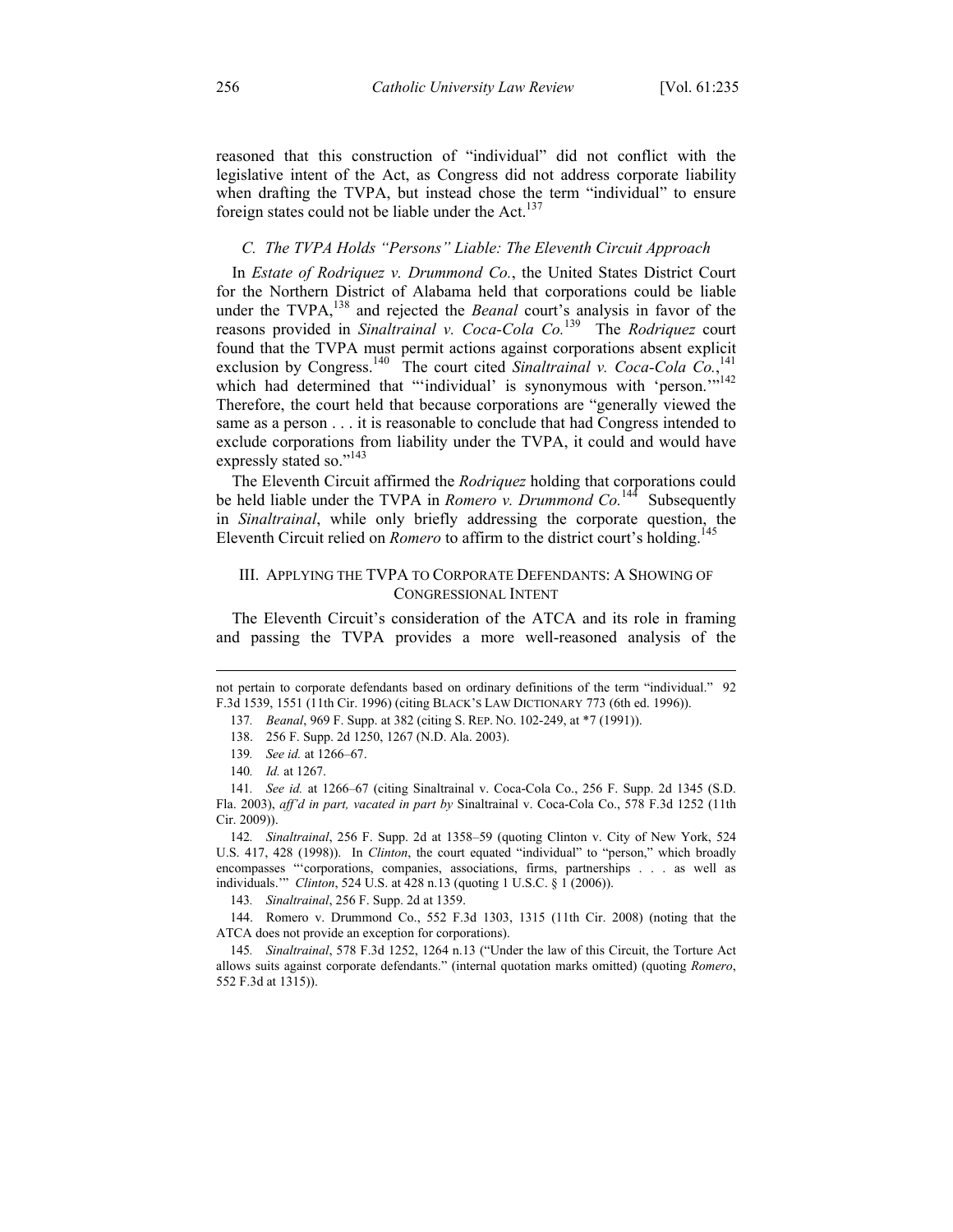congressional intent underlying the TVPA than that of the Second Circuit.<sup>146</sup> Although both courts look to the ATCA for legislative history, the Eleventh Circuit bases its decision on a more accurate understanding of the torture legislation's relationship to the earlier act.<sup>147</sup>

## *A. Corporate Defendants Under the ATCA*

The Eleventh Circuit's reasoning accurately reflects the complementary nature of the TVPA to the ATCA, and Congress's intent to expand the prior legislation using the TVPA.148 As articulated by *Romero*, plaintiffs may permissibly bring a claim against corporations under the ATCA for aiding and abetting.<sup>149</sup> Because the TVPA's purpose is to expand the ATCA, corporations must also be liable under the Act.<sup>150</sup> Furthermore, at the time of the TVPA's enactment in 1991, corporate actors had already been subject to liability under the ATCA.<sup>151</sup> Given Congress's awareness that corporate actors were subject to suit under the act that Congress enacted the TVPA to expand, one must conclude that if Congress had intended to exclude corporations from TVPA liability, it would have explicitly done so. Although the *Beanal* court conceded that the TVPA expands the  $ATCA$ ,<sup>152</sup> its decision effectively allowed an entire group of defendants who would be subject to claims under the ATCA to avoid liability under the TVPA.<sup>153</sup>

#### *B. Exclusion of Foreign States from Liability*

In *Beanal*, the district court attempted to support the exclusion of corporations from liability by finding that the legislators' choice of the term "individual" "was not inadvertent," and concluding that corporations should not be liable under the plain reading of the word.<sup>154</sup> However, in its analysis, the court acknowledged that Congress chose this word to exclude foreign states

151*. See, e.g.*, Carmichael v. United Techs. Corp., 835 F.2d 109, 113–114, 115 (5th Cir. 1988) (assuming that the ATCA provides subject-matter jurisdiction over corporations that participate in official torture, but finding insufficient evidence of Prince Waterhouse's involvement in his incarceration and torture).

 152. Beanal v. Freeport-McMoRan, Inc., 969 F. Supp. 362, 381 (E.D. La. 1997), *aff'd*, 197 F.3d 161 (5th Cir. 1999).

153*. See id.* (acknowledging that Congress's use and the court's interpretation of "individual" may have the effect of excluding corporations from liability unintentionally).

154*. Id.*

<u>.</u>

<sup>146</sup>*. See id.* at 1263–64; Aldana v. Del Monte Fresh Produce, N.A., 416 F.3d 1242, 1246, 1250–52 (11th Cir. 2005).

<sup>147</sup>*. See infra* Part III.A–C.

<sup>148</sup>*. See supra* Part I.B.3.

<sup>149</sup>*. Romero*, 552 F.3d at 1315.

<sup>150</sup>*. See supra* Part I.B.3; *see also* Estate of Rodriquez v. Drummond Co., 256 F. Supp. 2d 1250, 1266 (N.D. Ala. 2003) ("[B]ecause corporations can be sued under the ATCA and Congress did not explicitly exclude corporations from liability under the TVPA, private corporations are subject to liability under the TVPA.").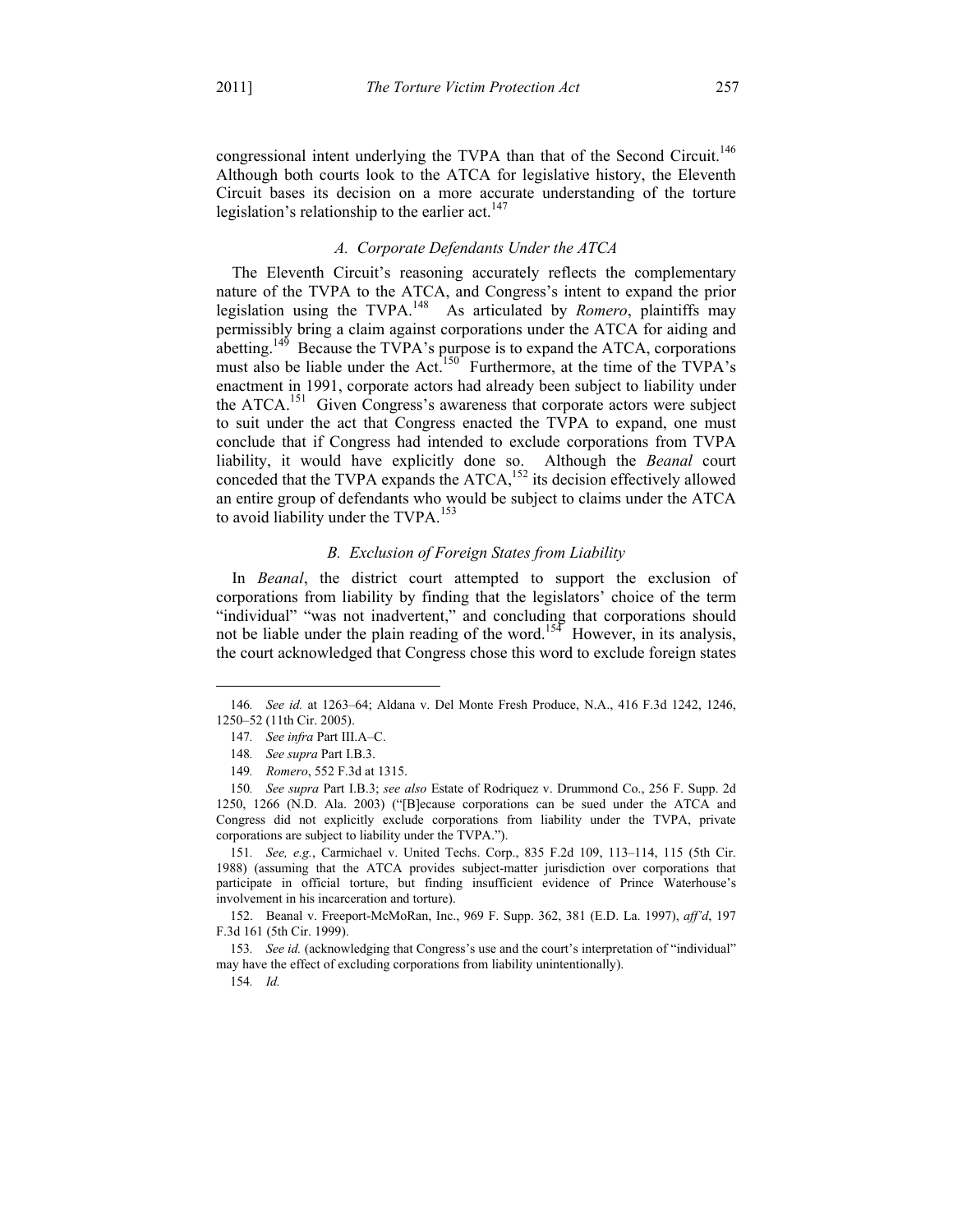from liability.<sup>155</sup> This undermines the court's position because it evidences that legislators had specifically considered which parties to shield from liability, and chose not to extend any such protection to corporations.<sup>156</sup>

Furthermore, with regard to the state-action requirement, one Senate report noted that the TVPA "does not cover purely private criminal acts by individuals or nongovernmental organizations."<sup>157</sup> By referencing individuals and nongovernmental organizations as parties that could be liable under the Act, the Senate report implies that an organization could be held liable under the TVPA if its actions were under "color of law."<sup>158</sup>

The report also noted that "[t]he legislation is limited to lawsuits against *persons* who ordered, abetted, or assisted in the torture."<sup>159</sup> By using "persons" interchangeably with "individuals," the report suggests that legislators did not intend to limit the scope of the Act by using the term "individual."<sup>160</sup>

### *C. Objects of Torture*

In *Khulumani*, Judge Korman noted that because the TVPA's language uses "individual" to refer to perpetrators as well as victims of torture, the term should have the same meaning in both contexts.<sup>161</sup> Therefore, because only humans can be victims of torture, the court narrowly construed the term "individual" to mean "natural persons" in both parts of the statute.<sup>162</sup>

In making this determination, Judge Korman applied the rationale from the Supreme Court's opinion in *Desert Palace, Inc. v. Costa*, <sup>163</sup> in which the Court reasoned that the term "demonstrates" must have the same meaning in two separate sections of a statute.<sup>164</sup> The Court stated, "[a]bsent some

<u>.</u>

<sup>155</sup>*. Id.*; *see* S. REP. NO. 102-249, at 7 (1991) ("The legislation uses the term 'individual' to make crystal clear that foreign states or their entities cannot be sued under this bill under any circumstances: only individuals may be sued.").

<sup>156</sup>*. See* S. REP. NO. 102-249, at 7 (indicating only that the legislature did not intend to "turn the U.S. courts into tribunals for torts having *no* connection to the United States whatsoever" (emphasis added)).

<sup>157</sup>*. Id.* at 8.

<sup>158</sup>*. See id.*; *supra* Part I.B.2.

 <sup>159.</sup> S. REP. NO. 102-249, at 8 (emphasis added).

<sup>160</sup>*.* 1 U.S.C. § 1 (2006) (broadly defining "person" to include business organizations as well as individuals); *see supra* text accompanying notes 122–27.

 <sup>161.</sup> Khulumani v. Barclay Nat'l Bank, 504 F.3d 254, 323–24 (2d Cir. 2007) (Korman, J., concurring), *aff'd by an equally divided court sub nom.* Am. Isuzu Motors, Inc. v. Ntsebeza, 553 U.S. 1028 (2008).

<sup>162</sup>*. See supra* notes 132–34 and accompanying text.

<sup>163</sup>*. See Khulumani*, 504 F.3d at 323–24 (Korman, J., concurring); *see also* Desert Palace, Inc. v. Costa, 539 U.S. 90, 101 (2003).

<sup>164</sup>*. Desert Palace*, 539 U.S. at 101 (construing the statutory language under Title VII of the Civil Rights Act of 1964, 42 U.S.C. § 2000e–2(a)(1), which makes it unlawful for an employer to discriminate based on sex).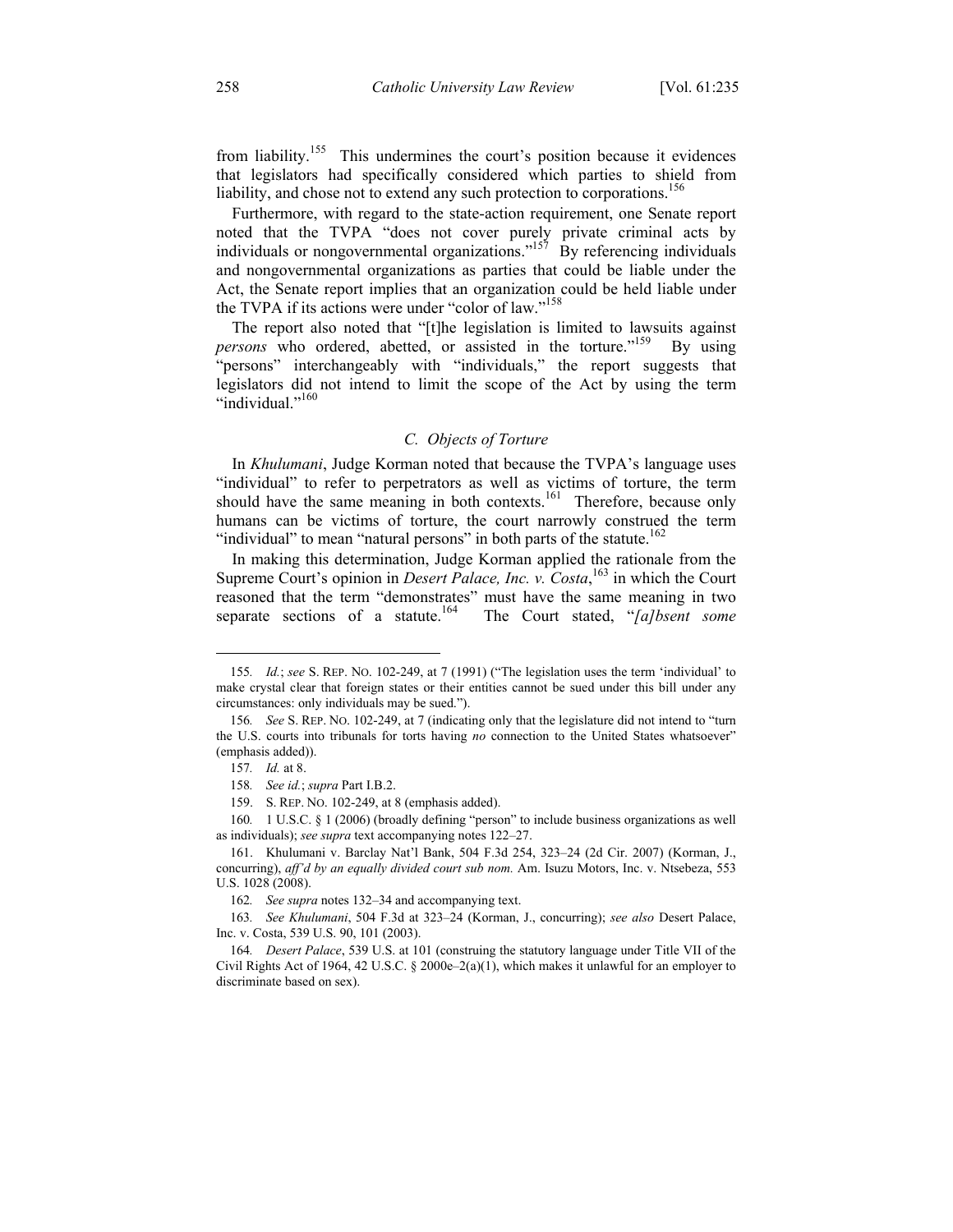*congressional indication to the contrary*, we decline to give the same term in the same act a different meaning depending on whether the rights of the plaintiff or the defendant are at issue."<sup>165</sup>

However, unlike the statute at issue in *Desert Palace*, the TVPA's legislative record provides sufficient indication that Congress did not intend to limit the class of defendants by referring to possible plaintiffs as "individuals."<sup>166</sup> Moreover, applying this reasoning to the TVPA ignores the obvious—although a corporation cannot feel pain, it can certainly help inflict it.<sup>167</sup> Actions taken by a corporation to aid and abet torture are no less serious than those taken by human beings, despite the fact that corporations themselves cannot be victims.

# IV. CORPORATE DEFENDANTS: ESSENTIAL TO CARRY OUT OBJECTIVES OF THE TVPA

# *A. Bridging the ATCA Gap*

In *Aldana v. Del Monte Fresh Produce, N.A.*, the Eleventh Circuit stated that "neither Congress nor the Supreme Court has urged [courts] to read the TVPA as narrowly as . . . the [ATCA] generally."168 As the *Aldana* court points out, there seems to be no reason or authority for courts to limit the scope of the TVPA beyond that of the ATCA by shielding corporations from liability under the Act.

Although most courts recognize that claims against corporations for torture may be brought under the ATCA, for liability to attach, the corporate violator must commit torture as defined by the "law of nations"—an ever-changing concept.<sup>169</sup> This restriction presents a factual hurdle to plaintiffs alleging

1

168. 416 F.3d 1242, 1252 (11th Cir. 2005) (per curiam).

<sup>165</sup>*. Id.* (emphasis added).

<sup>166</sup>*. See supra* Part I.B.3; Part III.A–B.

<sup>167</sup>*. See* Terry Collingsworth, *The Key Human Rights Challenge: Developing Enforcement Mechanisms*, 15 HARV. HUM. RTS. J. 183, 188 (2002) (discussing *Doe v. Unocal Corp*., and noting "[t]here is little question that thousands of Burmese villagers were impressed to perform labor for the benefit of Unocal's pipeline project"); Seher Khawaja, Note, *Corporate Free Market Responsibility: Addressing Rights Violations with a Fiduciary Duty Approach to Natural Resource Extractions in Weak Governance Zones*, 3 BROOK. J. CORP. FIN. & COMM. L. 185, 189–90, 194 (2008) (highlighting human-rights violations by corporations seeking natural resources and observing that the ATCA and TVPA provide some relief for some of the "egregious violations that have occurred at the hands of extractive industries").

<sup>169</sup>*. See supra* Part I.A.1 and accompanying notes. Torture, as an international violation, has been defined by the Convention Against Torture and Other Cruel, Inhuman or Degrading Treatment or Punishment as:

<sup>[</sup>A]ny act by which severe pain or suffering, whether physical or mental, is intentionally inflicted on a person for such purposes as obtaining from him or a third person information or a confession, punishing him . . . intimidating or coercing him or .

<sup>. .</sup> when such pain or suffering is inflicted by or at the instigation of or with the consent or acquiescence of a public official or other person acting in an official capacity.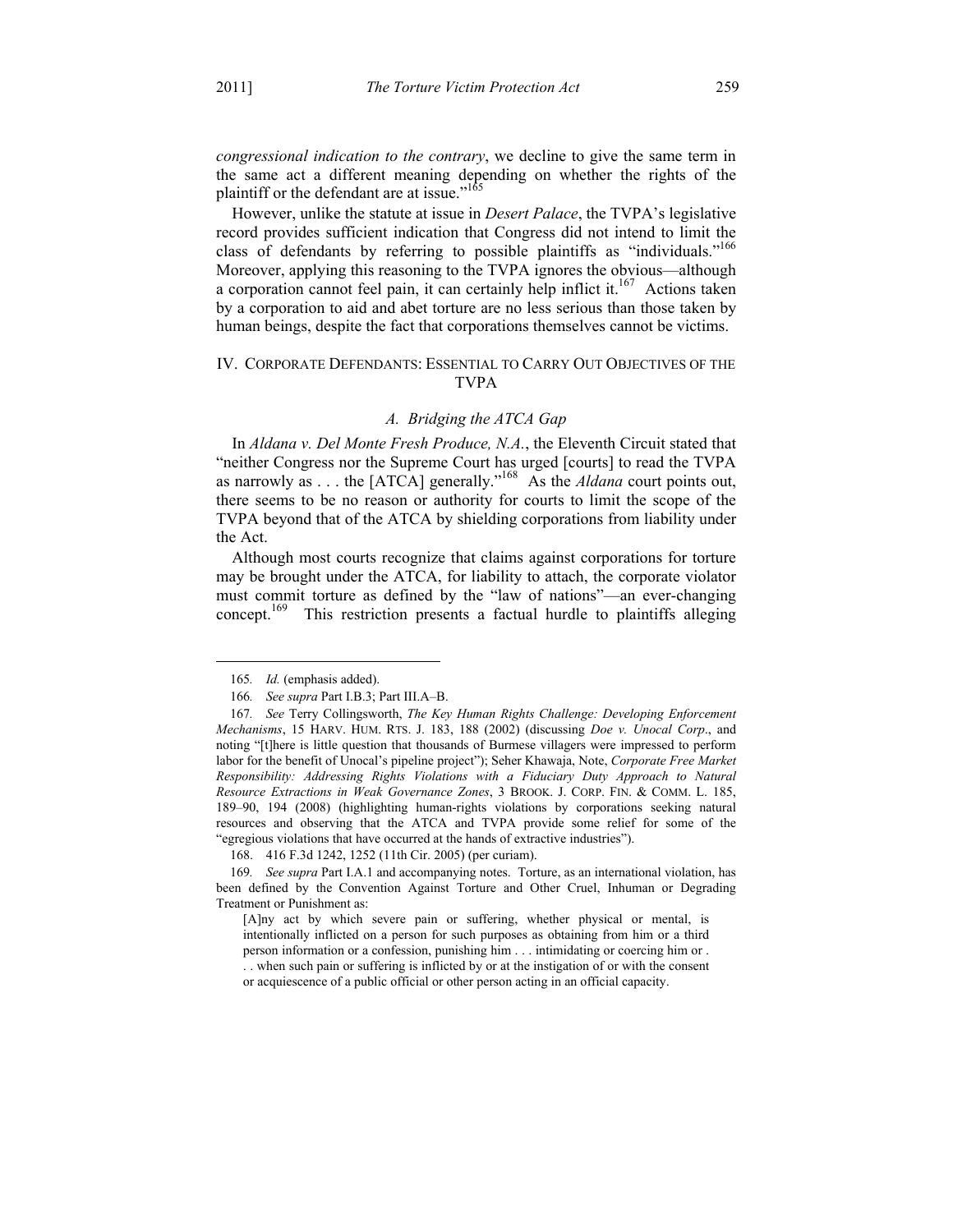crimes against humanity—an obstacle that the TVPA is intended to remedy.<sup>170</sup> The language of the TVPA and its explicit definition of torture and extrajudicial killing are not intended to exclude defendants such as corporations, but to expand on the human-rights violations for which plaintiffs may seek remedies.<sup>171</sup>

The TVPA can also be used to compensate plaintiffs for human-rights abuses if other federal appellate courts decide to follow the Second Circuit's decision in *Kiobel* and deny corporate liability under the ATCA.<sup>172</sup> It is essential that courts permit TVPA suits against corporations so that natural persons who commit acts of torture cannot escape liability by hiding behind a corporate entity.<sup>173</sup>

#### *B. Deterring Torture: A National Objective*

As a signatory to the United Nations Convention Against Torture and Other Cruel, Inhuman or Degrading Treatment or Punishment, the United States has committed itself to preventing torture.<sup>174</sup> In a letter seeking the Senate's

172*. See supra* notes 84–88; Christopher Tansey, Kiobel *Decision Significantly Limits Corporate Liability for Human Rights Violations*, HUM. RTS. BRIEF (Oct. 11, 2010), http://hrbrief.org/2010/10/kiobel-decision-significantly-limits-corporate-liability-for-humanrights-violations/ (addressing the implications of the *Kiobel* decision and observing that it "will significantly limit legal recourse available to victims of human rights abuses attributable to a corporate entity").

173*. See supra* notes 89–90 and accompanying text.

 $\overline{a}$ 

Convention Against Torture and Other Cruel, Inhuman or Degrading Treatment or Punishment, G.A. Res. 3946, U.N. GAOR, 39th Sess., Supp. No. 51, U.N. Doc. A/39/51, at 197 (Dec. 10, 1984).

<sup>170</sup>*. See* Rachel Bart, Note, *Using the American Courts to Prosecute International Crimes Against Women*: Jane Doe v. Radovan Karadzic *and* S. Kadic v. Radovan Karadzic, 3 CARDOZO WOMEN'S L.J. 467, 476 (1996) (explaining that the TVPA was "enacted in reaction to the extreme narrowing" of the ATCA and is meant to negate limitations *Tel-Oren* placed on torture liability under the ATCA).

<sup>171</sup>*. See* H.R. REP. NO. 102-367, at 3 (1991), *reprinted in* 1992 U.S.C.C.A.N. 84, 86 ("The TVPA would establish an unambiguous and modern basis for a cause of action that has been successfully maintained under an existing law, section 1350 of the Judiciary Act of 1789 (the Alien Tort Claims Act) . . . .").

<sup>174</sup>*. See* G.A. Res. 3946, *supra* note 169. The Convention mandates that participating states "take effective measures to prevent torture within their borders, and forbids states to return people to their home country if there is reason to believe they will be tortured." *The United Nations Convention Against Torture and Other Cruel, Inhuman or Degrading Treatment or Punishment*, GLOB. GOVERNANCE WATCH, http://www.globalgovernancewatch.org/human\_rights/the-unitednations-convention-against-torture-and-other-cruel-inhuman-or-degrading-treatment-or-

punishment (last visited Sept. 24, 2011). *But see* Philippe Sands, *Forward* to THE TORTURE MEMOS: RATIONALIZING THE UNTHINKABLE, at IX (David Cole ed., 2009) ("The torture has deeply damaged the reputation of the U.S., a country that has done more than any other to promote the idea of the rule of international law."); Aisha Fili, *Torture Claims Against the United States and its Effect on US Foreign Policy*, EXAMINER (Sept. 1, 2010), http://www.examiner.com/foreign-policy-in-detroit/torture-claims-against-the-united-states-and-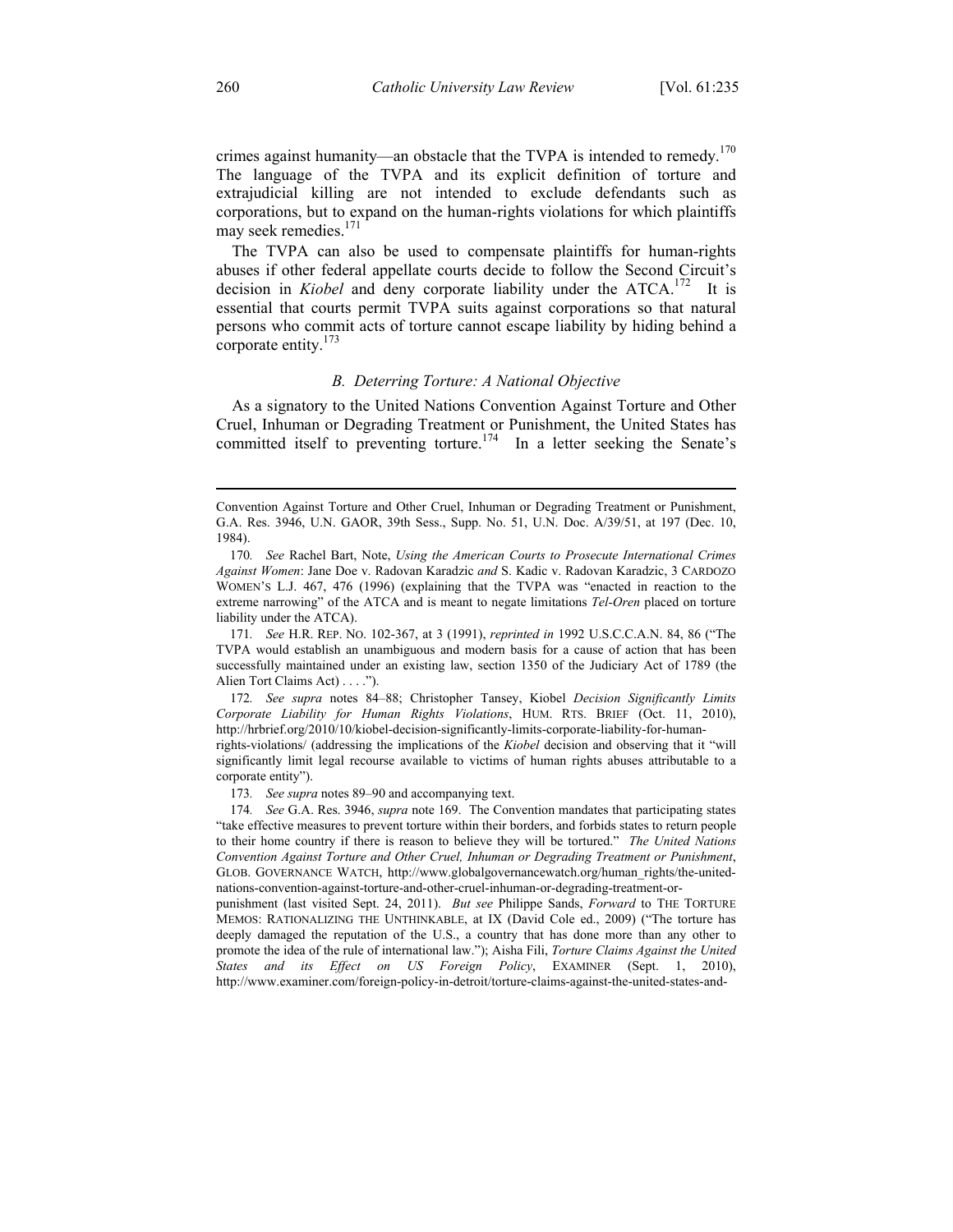$\overline{a}$ 

advice and consent for ratification of the Convention, President Ronald Reagan wrote, "[r]atification of the Convention by the United States will clearly express United States opposition to torture, an abhorrent practice unfortunately still prevalent in the world today."<sup>175</sup>

Through acts such as the TVPA, the United States continues to uphold a strong stance against torture while emphasizing the importance of human rights.176 The TVPA gives "notice to individuals engaged in human rights violations that the United States strongly condemns such acts and will not shelter human rights violators from being accountable in appropriate proceedings."<sup>177</sup> Rep. Gus Yatron, Chairman of the Subcommittee on Human Rights and International Organizations for the House of Representatives' Committee on Foreign Affairs, noted that the TVPA ensures "in the United States, the individuals who have tortured will be held accountable, and the victims will be compensated in part for what they have endured."<sup>178</sup>

# *1. Accountability for Human Rights Violations*

Chemical attacks, such as those giving rise to claims in *Aziz v. Republic of Iraq*, cannot be executed without components manufactured by companies such as Alcolac.<sup>179</sup> Turning a blind eye to corporations that provide terrorists with the equipment to commit heinous war crimes undermines the United States' strict stance against terrorism.<sup>180</sup> Furthermore, holding corporations

178*. TVPA Hearing and Markup*, *supra* note 116, at 1 (statement of Rep. Gus Yatron, Chairman, Subcomm. on Human Rights and International Organizations). Although the Act "set[s] an example for other nations to follow," it also helps solidify the "United States' commitment to protecting torture victims, ensuring their adequate compensation, and guaranteeing that the United States does not become a sanctuary for international torturers." Haffke, *supra* note 12, at 1479 (footnote omitted).

its-effect-on-the-us-foreign-policy (discussing the United States' war on terrorism and the allegations of torture conducted by the United States against prisoners and detainees).

 <sup>175.</sup> Convention Against Torture and Other Cruel, Inhuman or Degrading Treatment or Punishment, Message from the President of the United States, Dec. 10, 1984, S. TREATY DOC. NO. 100-20 (1988).

<sup>176</sup>*. See TVPA Hearing and Markup*, *supra* note 116 (statement of Father Robert Drinan on behalf of the American Bar Association).

 <sup>177.</sup> Correale, *supra* note 13, at 220 (quoting Matthew H. Murray, *The Torture Victim Protection Act: Legislation to Promote Enforcement of the Human Rights of Aliens in U.S. Courts*, 25 COLUM. J. TRANSNAT'L L. 673, 714 (1987)).

<sup>179</sup>*. See* Aziz v. Republic of Iraq, No. MJG-09-869, 2010 U.S. Dist LEXIS 143164, at \*2–5 (D. Md. June 9, 2010), *aff'd*, No. 10-1908, 2011 U.S. App. LEXIS 19227 (4th Cir. Sept. 19, 2011).

<sup>180</sup>*. See supra* notes 173–78 and accompanying text. The Office of the Coordinator for Counterterrorism is responsible for the development and enactment of counterterrorism policies. *See Department Organization*, U.S. DEPARTMENT ST., http://www.state.gov/r/pa/ei/rls /dos/436.htm (last visited Sept. 24, 2011). These U.S. anti-terrorism policies have influenced other countries to recognize the crime of terrorism. *see also* Ambassador Philip C. Wilcox, Jr., Coordinator for Counterterrorism, Testimony to the House Comm. on Int'l Relations, *in* 1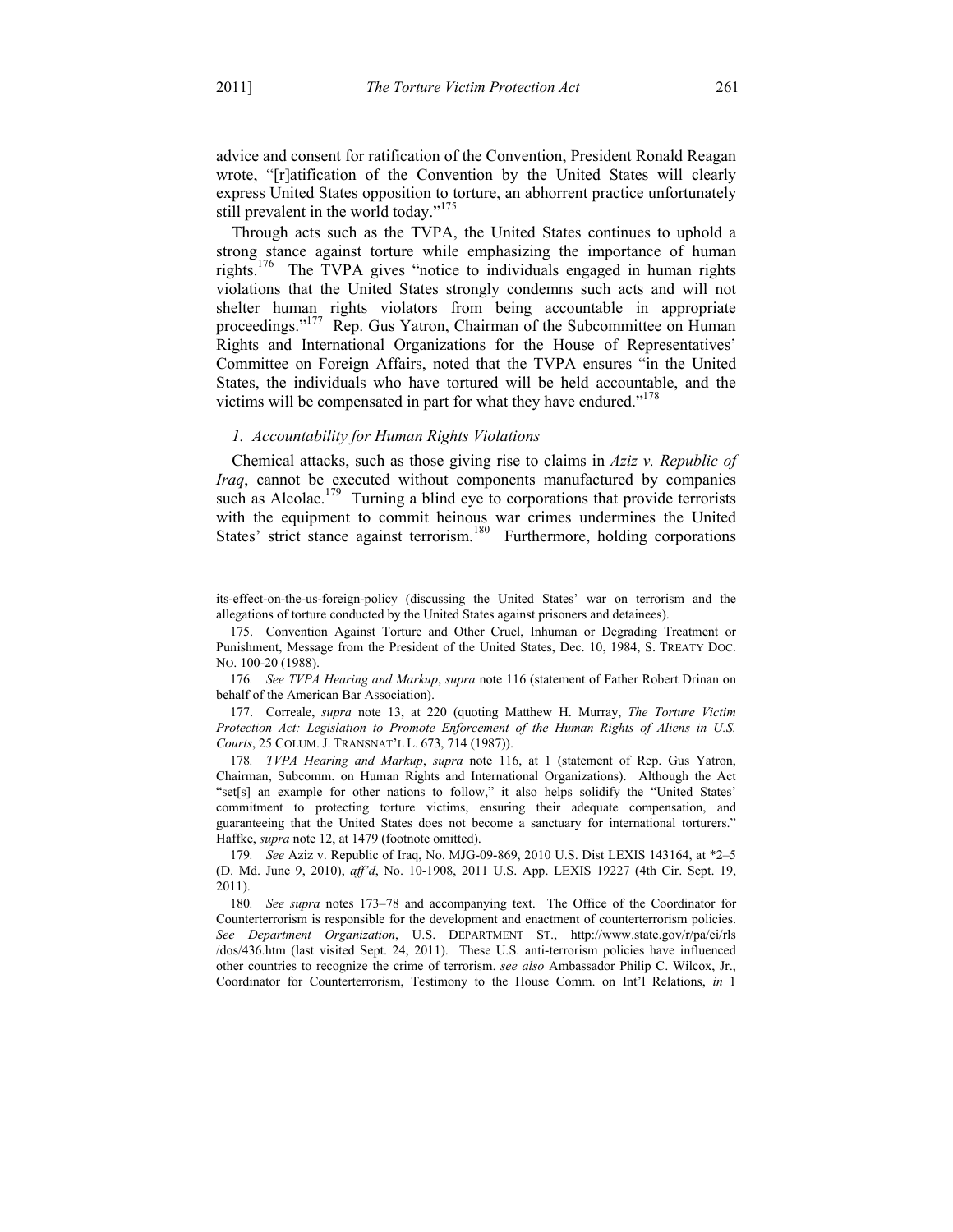liable under the TVPA will enable victims of torture to receive adequate compensation, as corporations have resources far beyond that of other individuals who may be sued under the  $Act.$ <sup>181</sup>

Corporate faculties also raise problems for countries attempting to curtail torture because corporations represent "powerful global actors that some states lack the resources or will to control." $18^{2}$  In such cases, legislation such as the TVPA provides an additional deterrent to corporations who may otherwise violate individual human rights.<sup>183</sup>

#### *2. Corporations Incentivized to Avoid Liability*

Fear of liability creates a strong incentive for companies to monitor their business practices,<sup>184</sup> and motivates corporations to hire workers who will minimize the company's liabilities.<sup>185</sup> Corporate shareholders play a key role in this, as their primary concern is to protect their interest in the corporation by avoiding costly litigation or settlements.<sup>186</sup>

#### *C. Limits to Corporate Accountability*

Before corporations may be held liable, there must be a certain mens rea showing. Without such a requirement, corporations would face liability for

 $\overline{a}$ 

EVOLUTION OF U.S. COUNTERTERRORISM POLICY 203, 206 (Yonah Alexander & Michael B. Kraft eds., 2008).

<sup>181</sup>*. See, e.g.*, Gary Clyde Hufbauer & Nicholas K. Mitrokostas, Abstract, *International Implications of the Alien Tort Statute*, 7 J. INT'L ECON. L. 245, 245 (2004) (suggesting ATCA claims against corporations escalated due to the "deep pockets" of such defendants).

 <sup>182.</sup> Steven R. Ratner, *Corporations and Human Rights: A Theory of Legal Responsibility*, 111 YALE L.J. 443, 461 (2001) (discussing the necessity for corporate responsibility for preventing human-rights violations).

<sup>183</sup>*. Cf. id.* at 533–34 (explaining how regulatory schemes and litigation can reduce the likelihood that corporations will violate human rights).

<sup>184</sup>*. Cf.* Richard A. Epstein, *Imperfect Liability Regimes: Individual and Corporate Issues*, 53 S.C. L. REV. 1153, 1158 (2002) (observing that vicarious liability incentivizes corporations to exact a higher level of care in hiring decisions so to avoid liability); *see also* Ratner, *supra* note 182, at 473 (discussing the economic rationales for holding corporations liable for the conduct of their agents).

 <sup>185.</sup> Epstein, *supra* note 184, at 1158; *see also* Lauren A. Dellinger, *Corporate Social Responsibility: A Multifaceted Tool to Avoid Alien Tort Claims Act Litigation While Simultaneously Building a Better Business Reputation*, 40 CAL. W. INT'L L.J. 55, 58 (2009) ("[I]f publicly-traded multinational corporations wish to maintain high profit margins and continue to reap the benefits of globalization, they must implement sound Corporate Social Responsibility (CSR) measures related to human rights . . . thereby . . . enabling corporations to avoid the costs of both ATS litigation and reputational harm.").

 <sup>186.</sup> Ratner, *supra* note 182, at 473 (observing that placing liability on corporations, rather than individuals, is more effective at determining "undesireable conduct" for a variety of reasons, but in particular "because corporate liability encourages shareholders to monitor corporate actions").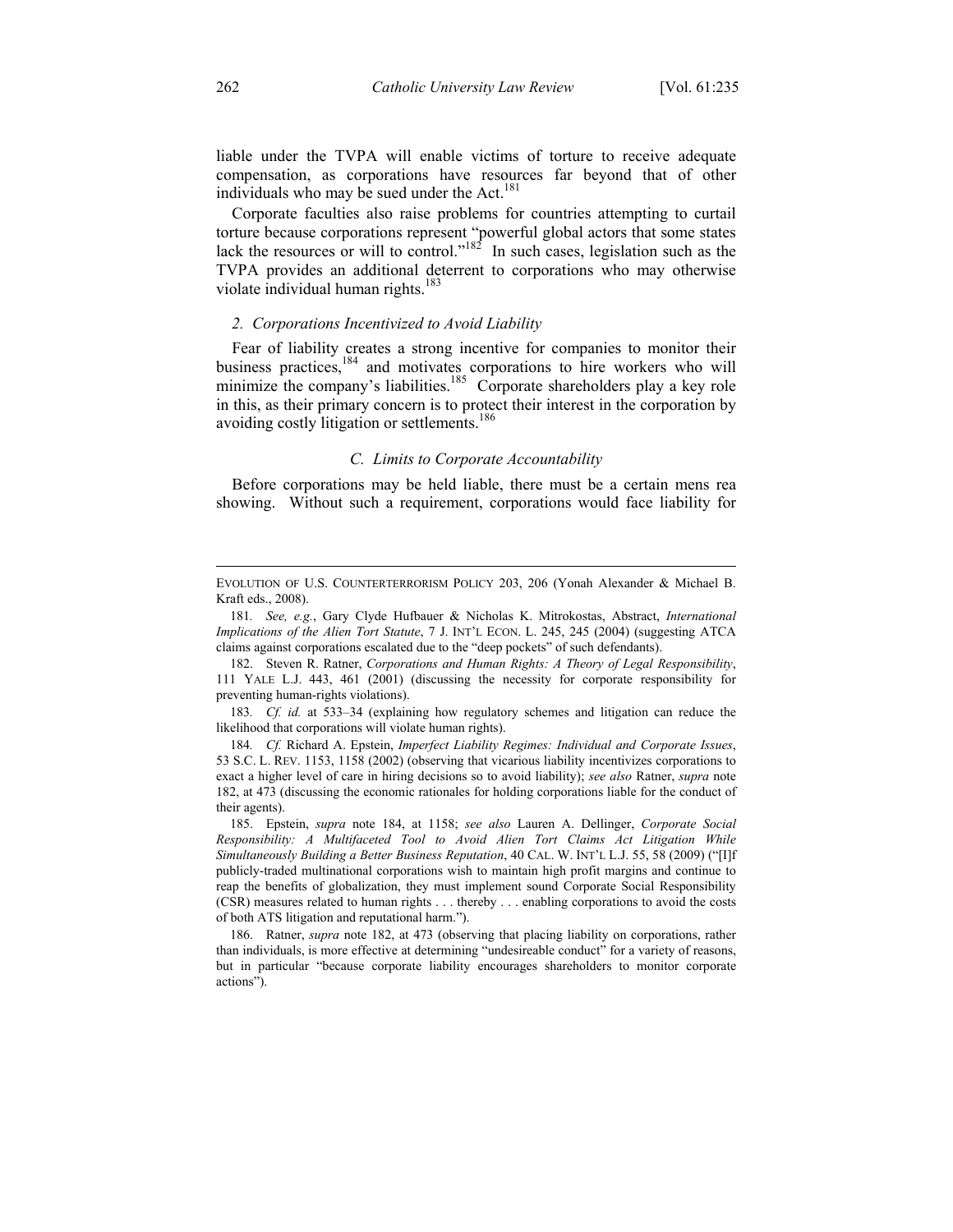1

supplying or producing any item eventually used to inflict torture.<sup>187</sup> When imposing liability under the TVPA for aiding and abetting in torture or extrajudicial killing, courts should require plaintiffs to establish that a corporate defendant had actual or constructive knowledge that its actions would result in the alleged violation.<sup>188</sup> A knowledge standard would influence corporations to exhibit a higher level of care in its transactions than would a purposeful mens rea requirement, which some courts have applied.<sup>189</sup> Under a knowledge standard, plaintiffs suing a corporation for aiding and abetting in torture under the TVPA would not need to prove that the corporation shared the mens rea of the actor, but only that the corporation knew a crime would likely occur and intentionally facilitated the act.<sup>190</sup> Instead of yielding deterrent effects, a purposeful mens rea requirement would actually provide greater protection to global corporations that expand to areas with high rates of human-rights atrocities, thereby enabling corporations to ignore the sociological impact of their businesses.<sup>191</sup>

### VI. CONCLUSION

Corporations qualify as "individuals" under the Torture Victim Protection Act and should be held accountable for aiding and abetting in the violation of human rights. The Act's legislative history reveals that Congress created the TVPA to expand the Alien Tort Claims Act, under which corporations were

<sup>187</sup>*. See* Teddy Nemeroff, Note, *Untying the* Khulumani *Knot: Corporate Aiding and Abetting Liability Under the Alien Tort Claims Act After* Sosa, 40 COLUM. HUM. RTS. L. REV. 231, 284 (2008).

<sup>188</sup>*. See* Doe v. Unocal Corp., 395 F.3d 932, 953 (9th Cir. 2002) (defining the mens rea requirements as "actual or constructive (i.e., reasonable) knowledge that the accomplice's actions will assist the perpetrator in the commission of the crime"), *vacated en banc*, 395 F.3d 978, (9th Cir. 2003); *In re* S. African Apartheid Litig., 617 F. Supp. 2d 228, 259 (S.D.N.Y. 2009) ("The vast majority of international legal materials clearly prescribe knowledge as the *mens rea* requirement for aiding and abetting."). In *In re South African Apartheid Litigation*, apartheid victims brought suit under the ATCA for torture, exile, segregation and other injustices resulting from the African system. 617 F. Supp. 2d at 242. The court determined that customary international law required a mens rea standard of knowledge "that its actions will substantially assist the perpetrator in the commission of a crime or tort in violation of the law of nations." *Id.* at 262. *But see* Presbyterian Church of Sudan v. Talisman Energy, Inc., 582 F.3d 244, 259 (2d Cir. 2009) (determining that the mens rea necessary for aiding and abetting under international law standards required purpose, not knowledge, allowing for greater culpability), *cert. denied*, 131 S. Ct. 79 (2010). The TVPA itself also limits liability to individuals who act "under actual or apparent authority, or color of law, of any foreign nation[.]" Torture Victim Protection Act of 1991, Pub. L. No. 102-256, § 2(a), 106 Stat. 73, 73 (codified as amended at 28 U.S.C. § 1350 note (2006)).

<sup>189</sup>*. See Presbyterian Church*, 582 F.3d at 259; Abecassis v. Wyatt, 704 F. Supp. 2d 623, 655 (S.D. Tex. 2010); *see also* Nemeroff, *supra* note 187, at 284 (discussing mens rea under the ATCA and noting that "[p]roving 'purposeful' conduct is difficult with regard to corporate action abroad").

<sup>190</sup>*. Doe*, 395 F.3d at 950–51.

<sup>191</sup>*. See* Nemeroff, *supra* 187, at 284.